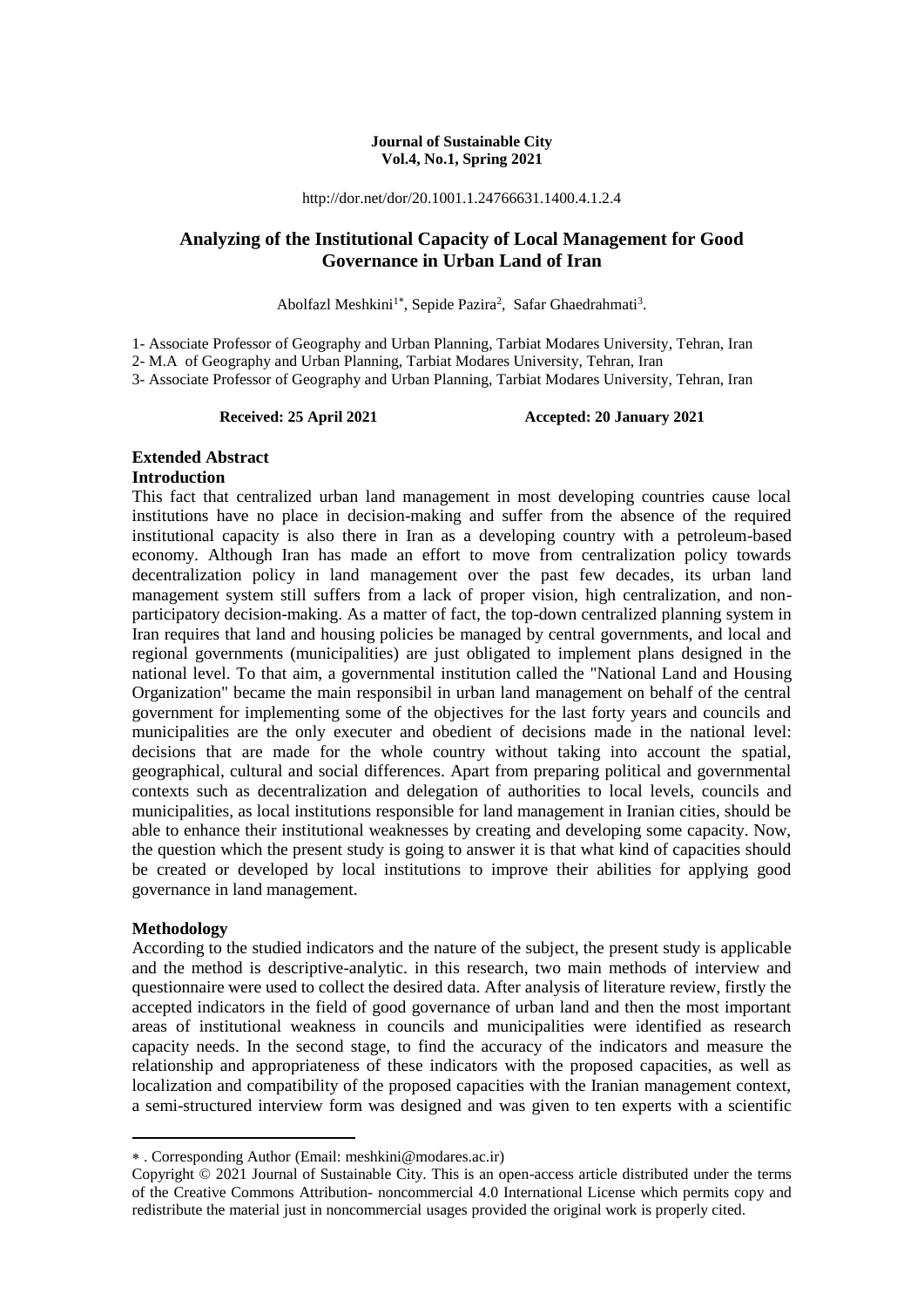background in urban planning, urban development and land use. in the next step, Delphi systematic technique was used to extract the opinions of experts about whether there is a relationship between these capacities and the realization of good governance in Iran's urban land management. Finally, a structured questionnaire was designed based on 7 main indicators and 32 proposed capacities and was sent to 30 experts to rate the capacities using the Likert scale, in other words, to quantify them from the value of (1-10). Finally, using Spearman model, the correlation between dependent and independent variables of the research was confirmed and using linear regression model, the direct effects of independent variables on dependent in general were calculated and based on path analysis model, the direct and indirect impact some capacities on the realization of the good urban land governance in Iran were measured.

#### **Results and discussion**

According to the results of Spearman test, the proposed capacities in the area of localism have the highest correlation and relationship with the realization of the indicators of good urban governance by local institutions. After determining the correlation between the independent and dependent variables in the Spearman test, the regression model was used which its results shows only the proposed capacities in the areas of "taxation and registration", "localism" and "optimal land management" have a real and significant relationship with the realization of good indicators of urban land governance in Iran. In other words, the proposed capacities in these three sectors will have the greatest impact on the realization of indicators of good urban land governance in Iran. The results of the path analysis model also showed that if capacities proposed in the area of security and property system as a complementary element add to capacities of "the taxation and registration, localism and optimal land management areas", the impact of the capacities of these three areas on the realization of good urban land governance is increasing increases.

#### **Conclusion**

The results of the present study indicate that there is a significant relationship between the proposed capacities in the areas of institutional weakness and the realization of indicators of good urban land governance in Iran. It shows the interrelationship between the two variables that the more seriously the proposed capacities are created or developed at the local management levels, the greater the possibility of achieving good governance indicators in the urban land sector, As a result, if decentralization would be happened in Iran, councils and municipalities, as local institutions, can acquire the necessary capacity to accept authority in local urban land management and guarantee the optimal management of urban land as a valuable resource. in general, this study believes that in order to creating and developing institutional capacities at the local management level and eliminate the weaknesses in the field of taxation and registration, the capacity of " create or strengthen geographic databases to implement or complete the cadastral system ", for eliminating the areas of localism, the capacity of " storing, registering and updating urban land information in land databases on the local level and improving the quality of registration by preparing cadastral maps" and for eliminating the weakness of the area of optimal land management the capacity of " Enhancing the storage and registry of urban land information on databases at the local level for providing the needs of today and the future" is the first step. Finally, this study strongly believes that the establishment of good governance in urban land management requires technological infrastructure in the local institution and this infrastructure provides the basis for decentralization. Establishing good governance in in fact, decentralization will hold local management accountable to national management, this process will create transparency, and the establishment of these two elements will surely ensure the integration that is the first principle of optimal land management.

**Keywords:** Capacity, local institutions, good urban governance, urban land management.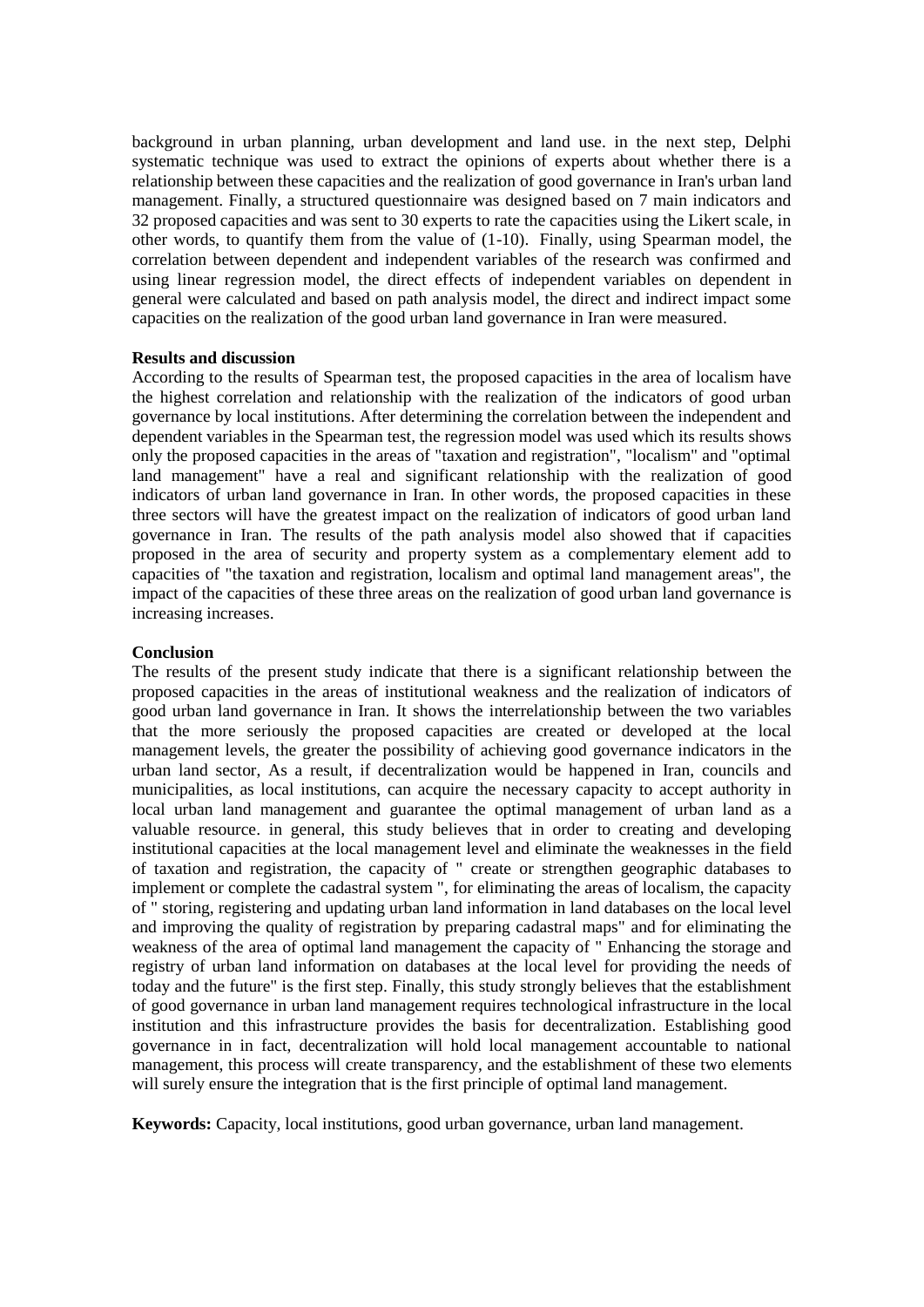# **فصلنامه شهر پایدار، دورۀ ،4 شمارۀ ،1 بهار 1400 صص. 15-32**

http://dor.net/dor/20.1001.1.24766631.1400.4.1.2.4

# **تحلیل ظرفیت نهادی مدیریت محلی جهت حکمروایی خوب زمین شهری در ایران**

**-** دانشیار جغرافیا و برنامهریزی شهری، دانشگاه تربیت مدرس، تهران، ایران <sup>1</sup> **ابوالفضل مشکینی سپیده پذیرا –** کارشناسی ارشد جغرافیا و برنامهریزی شهری، دانشگاه تربیت مدرس، تهران، ایران **صفر قائدرحمتی -** دانشیار جغرافیا و برنامهریزی شهری، دانشگاه تربیت مدرس، تهران، ایران

**تاریخ دریافت: 1399/11/01 تاریخ پذیرش: 1400/02/05**

# **چکیده**

دسترسی به زمین برای رفع نیازهای زیستی و سکونتی انسانها یکی از مهمتـرین دغدغـههای جوامـع امـروزی محسوب میگردد. دسترسی که باید مطمئن، پایدار و متضمن حفظ منابع موجود برای نسلهای آینده باشد. چنین پایداری در مصرف اراضی کشورهای درحالتوسعه کمی کمرنگتر دیده میشود. سیستم مدیریت اراضی در ایران بهعنوان کشوری درحالتوسعه ناپایدار و متضرر از مدیریت متمرکز و تصمیمگیری ریر مشارکتی و فاقـد ظرفیـت نهادی در سطح محلی میباشد. این شرایط منجر به ضعف نهادی شوراها و شهرداریها بهعنوان نهادهای محلـی مسئول در مدیریت اراضی شهری شده است. ایجاد و توسعه ظرفیتهای مناسب در سطح محلی، نهتنها نهادهای را به سمت پویایی بیشتر در مدیریت زمین شهری سوق میدهد، بلکه توانمندی آنهـا را بـرای تحقـق حاکمیـت خوب زمین در سطح محلی ارتقا میدهد. در این راستا، پـژوهش حاضـر بـر آن اسـت تـا ظرفیتهـای نهـادی را پیشنهاد کند که شوراها و شهرداریها بتوانند به کمک آنها توانمندیهای خود را برای تحقق حکمروایـی خـوب زمین در سطح محلی افزایش دهند. این تحقیق ماهیتاً کاربردی و روش آن توصیفی-تحلیلی است، ابزار گرداوری دادههای پژوهش مصاحبه و پرسشنامه میباشد و برای سنجش آماری متغیرها از مدل اسپیرمن، رگرسیون خطـی و مدل تحلیل مسیر استفاده گشت. نتایج بهدستآمده نشان میدهد که نهادهای محلـی نیازمنـد ایجـاد و توسـعه ظرفیتهای نهادی و به تبع آن ارتقای تواناییهای خود در حوزههای مالیات، ثبتاسـناد و امـالك و بهروزرسـانی بانکهای اطالعاتی خود هستند.

**واژگان کلیدی:** ظرفیت، نهادهای محلی، حکمروایی خوب شهری، مدیریت زمین شهری.

Email: meshkini@modares.ac.ir مسئول نویسنده .1

**.**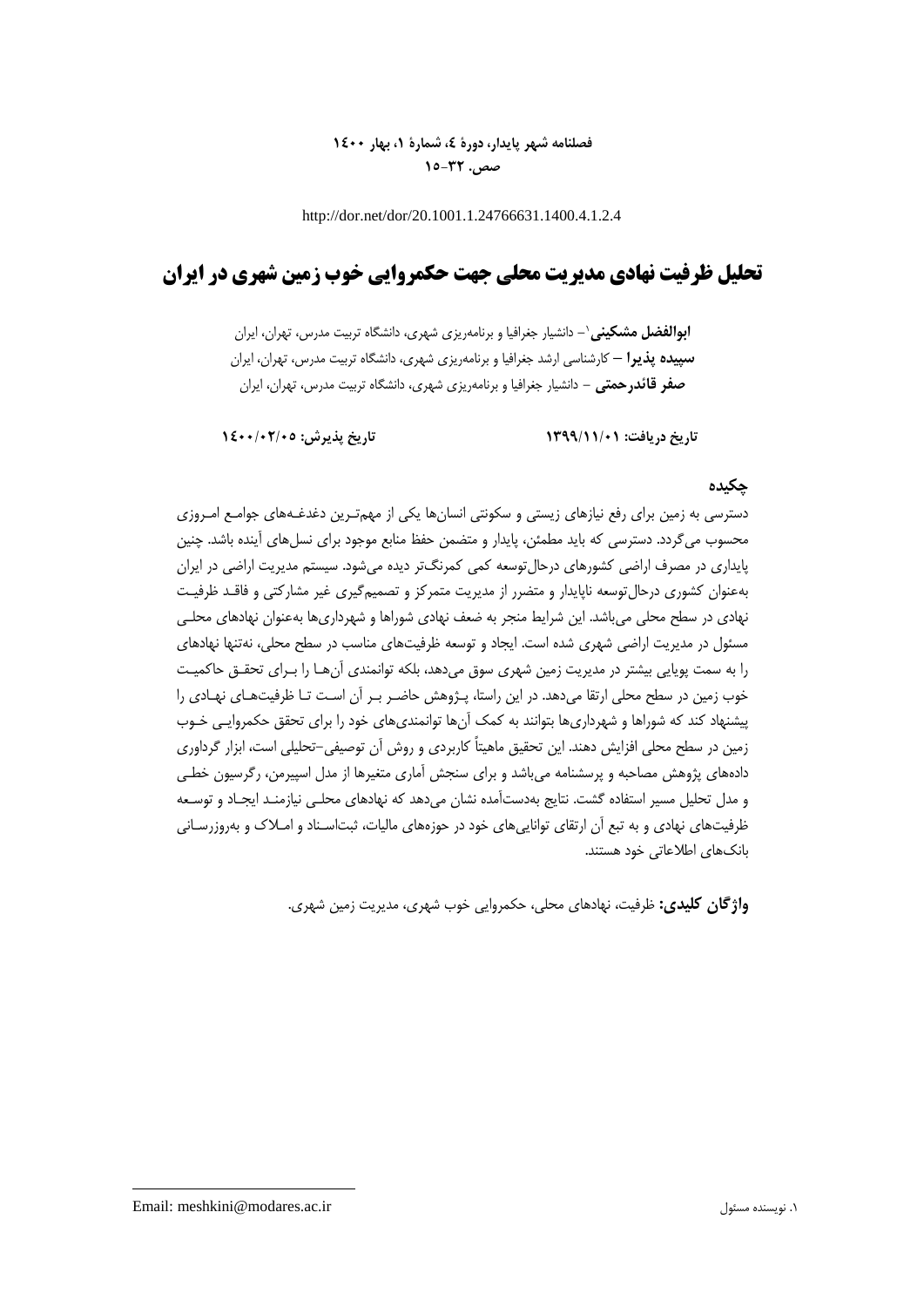**مقدمه**

علیرغم پذیرش عمومی این واقعیت که "حکمروایی خوب زمین" در سال۱مای اخیر موضوع جدیـدی در سـطح جهـانی محسوب نمیگردد، اما هنوز این موضوع در کشورهای درحالتوسعه به دلیل شیوه مدیریت متمرکز آنان از اهمیت باالیی برخوردار است (Bell,2007:1). در حقیقت کشورهای درحال توسعه به سبب مدیریت متمرکز در اداره زمین شـهری، بـا نوعی تمرکز شدید در تصمیمگیری، سیاستهای نامشخص و ضعف نهادی در سطوح محلی مواجهـه هسـتند ) Magel ,2001:4Wehrman)& . که تا حدود زیادی آنان را از تحقق حکمروایی خوب زمین شهری و حل مسائل مدیریتی در این حوزه بازمیدارد؛ این در حالی است که پژوهشهای متعددی نشان میدهد که رابطه غیرقابلانکاری بین حکمروایـی خـوب و مـدیریت بهینـه اراضـی شـهری وجـود دارد ( ;Weiss,2000 Xweiss,2000 و كليس بهینـه اراضـی شـهری وجـود دارد کشـورهای در رابطهای چنین .(Williamson et al,2010; Buśko et al,2014; Dawidowicz et al,2015 درحالتوسعه تا حدودی تحت تأثیر عواملی مانند نوع تصمیمگیری، توزیع قـدرت و سـطوح وظـایف قـرار میگیـرد. ایـن کشورها به روشی متمرکز اداره میشوند و دولت مرکزی مداخله شدیدی در امور مدیریت اراضـی شـهری دارد. در سـایه چنین رویکرد تمرکزگرایی، نهادهای محلی از اختیارات کمتری برخوردار هستند و جایگـاهی در تصـمیمگیری و مـدیریت اراضی شهری ندارند ),2004:1Williamson & Enemark)؛ این در حـالی اسـت کـه تحقـق حکمروایـی خـوب و مدیریت بهینه زمین شهری نیازمند تمرکززدایی، توزیع مجدد قدرت، تخصیص بهینه منـابع و ارتقـای پیوسـته نهادهـا در چـارچوبی دموکراتیـک میباشـد (مشـکینی و همکـاران،۱۳۹۳:۱۸۶). طرفـداران مـدیریت غیرمتمرکـز اراضـی معتقدنـد تمرکززدایی و فراهم آوردن فرصتهایی برای مدیریت بهینه زمـین در سـطوح محلـی نـهتنها نهادهـای محلـی را قـادر میسازد تا با دسترسی به اطالعات محلی به نیازهای محلی بیشتری پاسخگو باشند بلکـه بسـترهای الزم بـرای تحقـق حکمروایی خوب در زمین شهری را بهصـورت بنیـادی فـراهم میکنـد ),2017:402al et Biitir). ایـن واقعیـت کـه مدیریت متمرکز در اراضی شهری سبب به حاشیه راندهشدگی نهادهای محلی در تصمیمگیریها و تشدید ضـعف نهـادی در مدیریت محلی اراضی شهری میشود، در ایران نیز بهعنوان یک کشور درحالتوسعه صدق میکند. اگرچه ایـران طـی دهههای اخیر تلاش کرده است تا از سیاستهای متمرکز به سمت سیاستهای غیرمتمرکز در مـدیریت اراضـی حرکـت کند )نورمحمدی110:1394،( اما سیستم مدیریت اراضی شهری ایران هنوز از فقدان چشـمانداز مشـخص، تصـمیمگیری بسیار متمرکز و غیر مشارکتی، سیاستهای ناهماهنگ و نبود ظرفیت نهـادی لازم رنـج می1بـرد (مشـکینی و همکـاران، 204:1393(. در حقیقت نظام برنامهریزی متمرکزِ باال به پایین در این کشـور ایجـاب میکنـد کـه سیاسـتهای زمـین و مسکن بهوسیله حکومتهای مرکزی تنظیم یا هماهنگ شود و حکومتهای منطقهای و محلی )شهرداریها( تنها وظیفه دارند برنامههای طراحیشده از سطوح بالا را به اجرا درآورند (آدامز:۲۰۰۵ به نقل از حمزهلو،۲۳۹۳:۱۳۹۳). به همین منظـور طی چهل سال اخیر سازمان دولتی بانام سازمان ملی زمین و مسـکن متـولی کلیـه تصـمیمگیریها و برنامـهریزیها در خصوص زمین و مدیریت آن در ایران قرار گرفت و نهادهای محلی (شورا– شـهرداریها) تنهـا فرمـانبردار و اجراکننـده تصمیمات باالدست محسوب میشوند؛ تصمیماتی که در قالب یک ابالریه واحد، بدون در نظر گرفتن تفاوتهای مکـانی، جغرافیایی، فرهنگی و اجتماعی برای تمام نواحی کشور تدوین میشود.

فارف از آمادهسازی بسترهای سیاسی و حکومتی نظیـر تمرکززدایـی و تفـویض اختیـارات بـه سـطوح محلـی، شـوراها و شهرداریها بهعنوان نهادهای محلی مسئول در مدیریت اراضی شهرهای ایران باید بتوانند ضعفهای نهادی خـود را بـا ایجاد و توسعه ظرفیتها و قابلیتهایی در سطوح محلی مرتفع سازند. حال اینکه نهادهای محلی )شورا- شهرداریها( بـا ایجاد و توسعه چه نوع ظرفیتهایی میتوانند چنین بسترهایی را در بخش مدیریت محلـی زمـین شـهری فـراهم کننـد، مسئلهای است که پژوهش حاضر به دنبال یافتن پاسخی برای آن در قالب پرسش زیر است: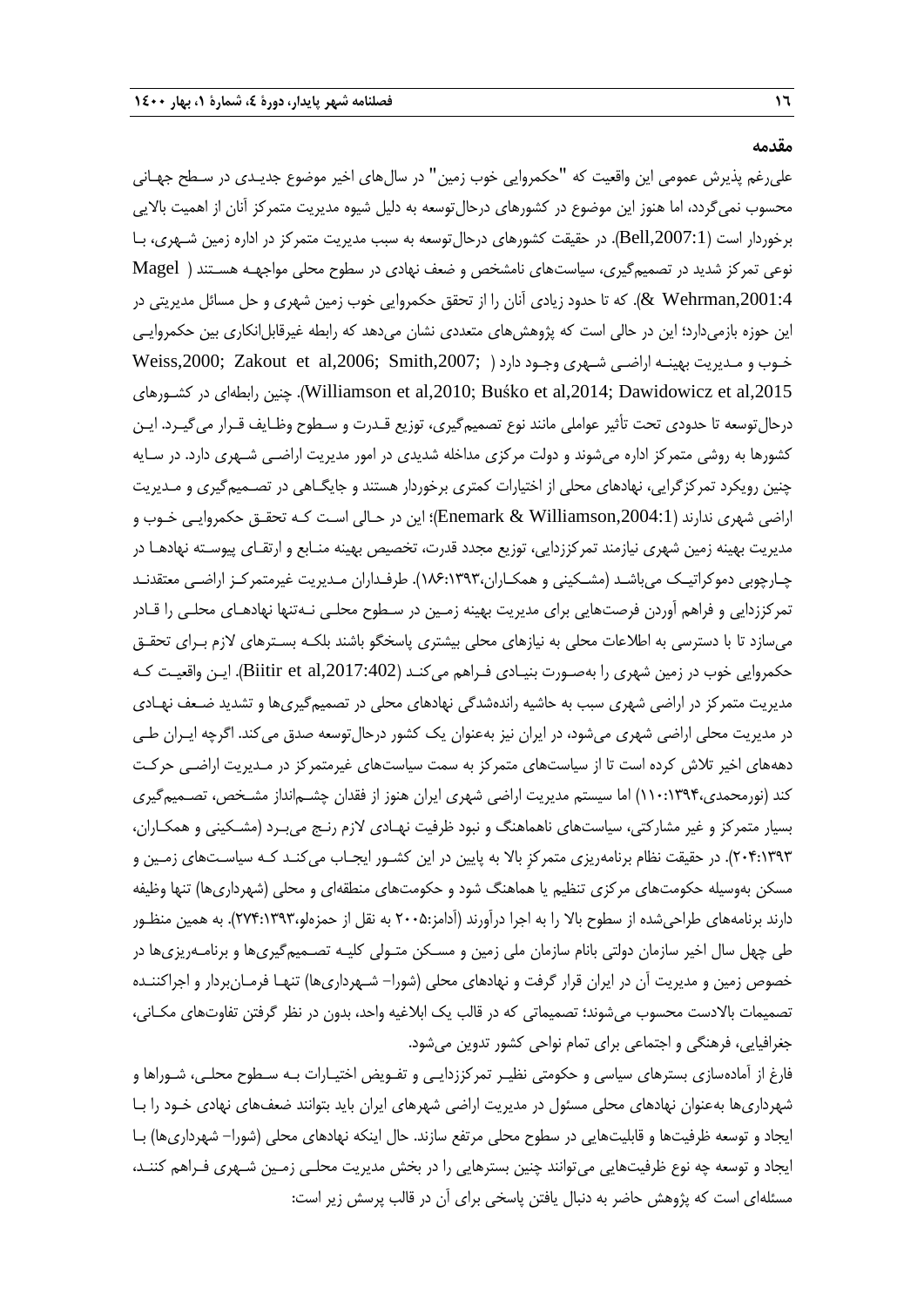شورا و شهرداریها با ایجاد و توسعه چه نوع ظرفیتهایی در سطح محلی میتوانند بسـترهای الزم جهـت تحقـق شاخصهای حکمروایی خوب زمین شهری در ایران را فراهم کنند؟

طی سالهای متمادی با مشخص شدن اهمیت و نقش حکمروایی خوب در مـدیریت اراضـی شـهری، جایگـاه نهادهـای محلی و برنامههای ظرفیتی در این حوزه، مطالعاتی در سطح خارجی و داخلی انجامشده است که در قالب جدول شماره 1 به بررسی مهمترین این مطالعات و خالصهای از اهداف و نتایج آنها میپردازیم.

| جدون سماره ۰.۱ سامات خارجی و داختی انجام سده در خوره مدیریت رمین سهری           |                                          |                                                                      |
|---------------------------------------------------------------------------------|------------------------------------------|----------------------------------------------------------------------|
| نكات كليدى و نتيجه پژوهشها                                                      | عنوان پژوهش                              | نويسنده                                                              |
|                                                                                 | ایجاد ظرفیت در زمین شهری- اجرای          | إنمارك وإهن ٢٠٠٣                                                     |
| * زمین شهری بهعنوان کالای محلی منابع ارزشمندی است که باید با سازوکار            | اصلاحات سیاست زمین شهری در               |                                                                      |
| دقیقتری در کشورهای درحال توسعه مدیریت شود.                                      | مالاو <i>ی</i> (میلادی) می است.<br>منابع |                                                                      |
|                                                                                 | ظرفیتسازی در مدیریت زمین – یک            | انمارک و ویلیامسون،۲۰۰۴                                              |
| *ایجاد چنین تغییراتی در مدیریت زمین شهری نیازمند ایجاد و توسعه ظرفیتهایی در     | رویکرد مفهومی میسمیست                    |                                                                      |
| سطوح مختلف مديريتي خصوصاً سطح محلي است.                                         | توسعه SDI و ظرفیتسازی                    | رجبفرد و ویلیامسون،۲۰۰۴                                              |
|                                                                                 | حکمروایی خوب در مدیریت ارضی              | زاکوت و همکاران،ٔ۲۰۰۶                                                |
| *در نظر گرفتن زمین بهعنوان کالای محلی و توانمندسازی نهادهای محلی برای           | حکمروایی خوب در مدیریت ارضی              | $\mathsf{Y} \boldsymbol{\cdot} \boldsymbol{\cdot} \mathsf{Y}$ بل     |
| مدیریت زمین شهری میتواند فرصتهایی را برای تحقق حکمروایی خوب زمین                | مديريت اراضي شهري جهت توسعه پايدار       | ویلیامسون و همکاران،۲۰۱۰                                             |
| شهری فراهم کند.                                                                 | راهنمای اصول مدیریت زمین متناسب با       | انمارک و همکاران،۱۵٬                                                 |
|                                                                                 | هدف. شبکه جهانی ابزار زمین               |                                                                      |
|                                                                                 | (GLTN)                                   |                                                                      |
| *اغلب بحثها در حوزه حکمروایی خوب زمین در سطح مدیریتی کلان و ملی                 | حکمروایی خوب غیرمتمرکز در مدیریت         | نیگوث و همکاران ۲۰۱۷                                                 |
| متمرکزشدهاند و هنوز بحث حکمروایی خوب زمین در سطح محلی جای کار و توجه            | اراضي روستايي: مورد حوزن وريدا           |                                                                      |
| بسیار دارد.                                                                     | مدیریت خوب زمین برای اداره بهینه         | چاکا،۱۸ ۲۰                                                           |
|                                                                                 | زمین                                     |                                                                      |
| * در این خصوص آنها معتقدند که شهرداریها نزدیکترین سازمان برای مدیریت            | چالشها و چشم ندازهای حکمروایی خوب        | $\overline{Y\cdot \frac{1}{2} \theta_{\text{right}}^{\text{a}}$ سایم |
| زمینهای محلی هستند زیرا به نیازهای محلی شهر خود بیشتر آشنا هستند و              | در مدیریت زمین شهری: مورد شهر            |                                                                      |
| مى توانند كاراتر و واقع بينانه تر عمل كنند.                                     | سولوتا                                   |                                                                      |
| *مدیریت زمین شهری در کشورهای درحالتوسعه از مدیریت متمرکز و فقدان                | تحلیل چالشهای پیش روی مدیریت             | مشکینی و همکاران، ۱۳۹۲                                               |
| ظرفیت نهادی در سطح محلی رنج میبرد.                                              | زمین شهری کشورهای درحالتوسعه             |                                                                      |
| * حكمروايي ضعيف زمين موجب ناكارأمدي سيستم ثبت زمين، ناامني مالكيت،              | الگوی سیاستگذاری مداخله دولت در          | مشکینی و همکاران، ۱۳۹۳                                               |
| آسیب زدن به فقرا و حذف آنان از بازار زمین، احتکار و رانت و ناآرامیهای اجتماعی و | مديريت زمين شهري ايران (مطالعه           |                                                                      |
| غیرہ میگردد.                                                                    | موردی: شهر تهران)                        |                                                                      |
| *مدیریت شهری به دلیل نداشتن بسترهای لازم نظیر وجود تمرکززدایی اداری و           | مديريت زمين تا حكمروايي زمين؛ با         | شمس پویا،۱۳۹۵                                                        |
| سیاسی، توزیع قدرت و مشارکت نهادهای محلی در تصمیمگیریها قابلیت حرکت              | نگاهی بر اصول و الزامات حکمروایی         |                                                                      |
| بهسوی تحقق رویکرد حکمروایی خوب زمین شهری را دارا نیست.                          | شايسته زمين                              |                                                                      |
|                                                                                 | تبیین نقش حکمروایی خوب شهری در           | ارغان و همكاران،۱۳۹۵                                                 |
|                                                                                 | مديريت خوب زمين                          |                                                                      |

|  |  |  |  |  | جدول شماره ۱. مطالعات خارجی و داخلی انجامشده در حوزه مدیریت زمین شهری |  |
|--|--|--|--|--|-----------------------------------------------------------------------|--|
|--|--|--|--|--|-----------------------------------------------------------------------|--|

بررسی ادبیات داخلی و خارجی نشان میدهد که زمین شهری بهعنوان کاالی محلی منبع ارزشمندی اسـت کـه بایـد بـا سازوکار دقیقتری در کشورهای درحالتوسعه مدیریت شود. در برخی از مطالعات، رویکرد حکمروایی خـوب زمـین، تنهـا

- 3 . Rajabifard & Williamson
- 4 . Zakut
- 5 . Bell

-

- 6 . Williamson
- 7 . Enemark
- 8. Niguse
- 9 . Sululta

<sup>1</sup> . Enemark & Ahene

<sup>2</sup> . Enemark & Williamson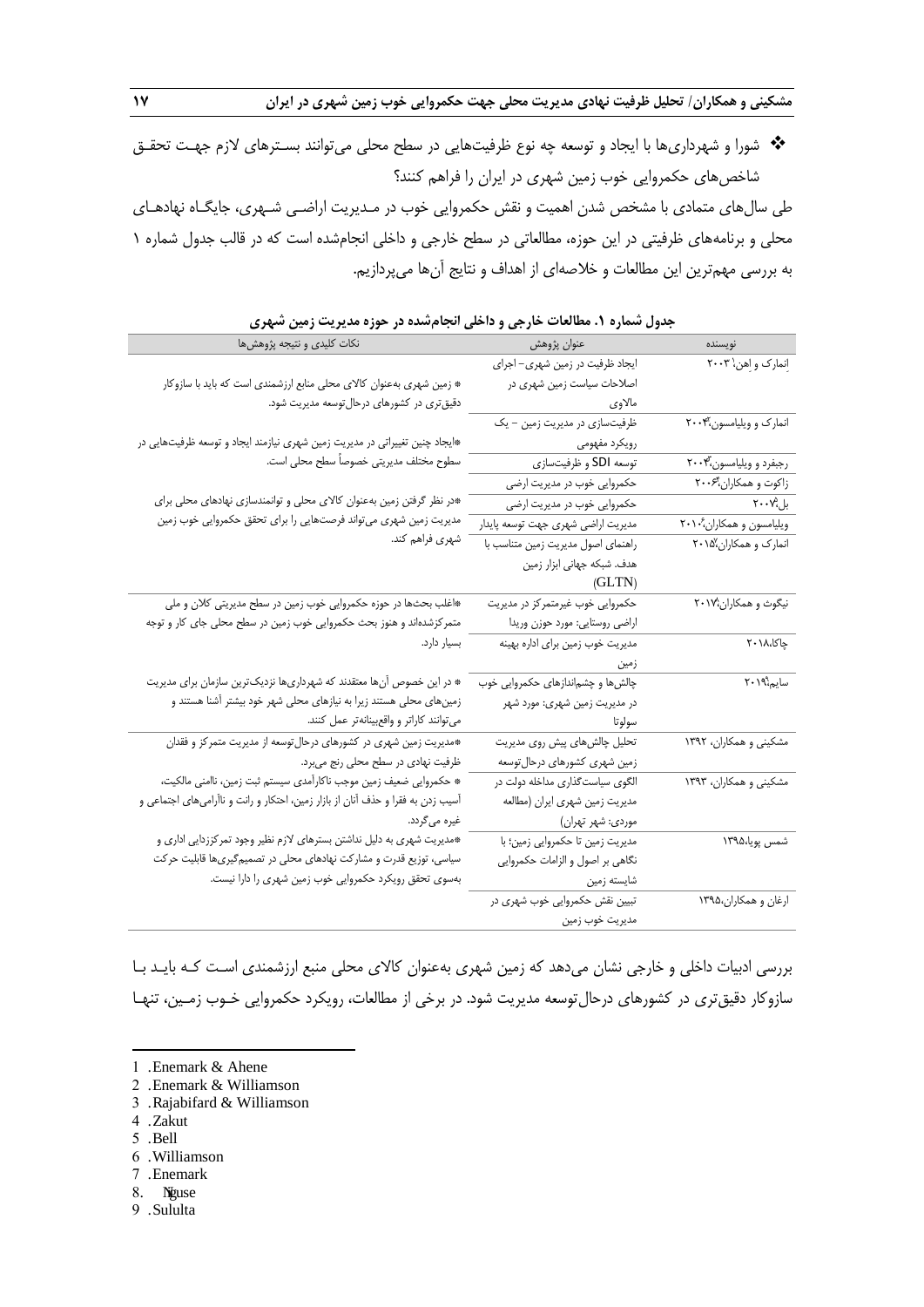چاره مدیریت اراضی در کشورها جهت خروج از بنبست مدیریتی معرفیشده است و حتی برخی بدین نکتـه رسـیدند کـه ضعفهای ظرفیتی بیشماری در مدیریت اراضی کشورهای درحالتوسعه وجود دارد؛ اما اغلب بحثهـا در ایـن حـوزه در سطوح ملی و گاهاً سطح فردی باقیمانده است؛ این در حالی است که حکمروایی خوب زمین شـهری محقـق نمیگـردد مگر یک رویکرد مدیریتی پایین به باال وجود داشته باشد و نهادهای محلی را قادر سازد تا با جبران ضـعف نهـادی خـود بسترهای تحقق شاخصهای حکمروایی خوب را فراهم کند. همانطور که مشاهده میشود پژوهشهای پیشین بیشتر به بیان بدیهیاتی نظیر وجود ضعف نهادهای محلی و لزوم ایجاد و توسعه ظرفیتهـایی در مـدیریت اراضـی شـهری تأکیـد داشتند، بدون آنکه برنامهای روشن برای توانمندسازی نهادهای محلی در سطح مدیریت محلی اراضی شهری ارائه دهنـد اما در پژوهش حاضر بهمنظور رفع چنین شکاف نظری تالش شد بر اساس حوزههـای ضـعف شناساییشـده در مـدیریت محلی اراضی شهری ایران، ظرفیتها و قابلیتهایی بهطور مشخص و منطبق بر نیازهـای موجـود بـه نهادهـای محلـی پیشنهاد شود تا این امکان را به آنان بدهد ضعفهای نهادی خـود را جبـران کننـد و گـامی جهـت تحقـق شـاخصهای حکمروایی خوب زمین شهری در سطح مدیریت محلی بردارند. لذا شناسایی و پیشنهاد چنین ظرفیتهایی که به نهادهای محلی این امکان را بدهد تا به کمک آنها توانمند شوند و گامی جهت ارتقای توانمندی خـود بـرای تحقـق حکمروایـی خوب زمین شهری بردارند میتواند ضرورت انجام پژوهش حاضر معرفی گردد.

# **مبانی نظری**

در بسیاری از کشورهای پیشرفته دنیا، مدیریت شهری مساوی شهرداریها است؛ امـا در ایـران مـدیریت شـهری صـرفاً مساوی با شهرداریها نیست و نهادها و سازمانهای دولتی زیادی در این حوزه حضور دارند که به همـراه شـهرداری بـه اعمال مدیریت شهری در سطح محلی میپردازند و مانع شـکل یـابی سیسـتم مـدیریت یکپارچـه شـهری در چـارچوب شهرداری میشوند )شیعه15:1382،(. نظام متمرکز امور در ایران، تاکنون در عمـل امکـان اسـتقالل و خودکفـایی نظـام مدیریت شهری را فراهم نساخته (آخوندی و همکاران،۱۳۶:۱۳۸۶؛ موحد و عبادی،۱۳۹۷:۹۷) و عملاً با ایجاد ساختارهای مشابه در کنار شهرداریها و تعدد مراجع مدیریتی در حوزه شهر مانع از پاگیری مدیریت واحد شهری شده است )پوراحمد و عمرانزاده198:1389،(. این تمرکز در قدرت و نابسامانی در مدیریت زمین شهری ایران نیز رخنه کرده است و آن را بـا مشکالت زیادی مواجهه کرده است. گرچه طی دهههای اخیـر ایـران تـالش کـرده اسـت در قالـب برنامـههای توسـعه اجتماعی اقتصادی کشور (ماده ۱۳۶ و ۱۳۷ برنامههای سوم و چهارم) از مدیریت متمرکز بهسوی مدیریت غیرمتمرکز گام نهد و بهگونهای از رویکردهای مداخالت حداکثری در امور مدیریتی بگریزد، امـا مطالعـات برخـی از پژوهشـگران نشـان میدهد بخش مدیریت اراضی شهری ایران هنوز از مسائل جدی نظیر تصمیمگیری بسیار متمرکز و ریر مشارکتی، فقدان چشمانداز مشخص، سیاستهای ناهماهنگ و نبود ظرفیت نهادی لازم رنج میبرد (مشکینی و همکـاران،۱۳۹۳:۲۰۳). در حقیقت حتی با فرض تمرکززدایی و تفویض اختیارات مهم به سطوح مدیریت محلـی نمیٍتـوان انتظـار داشـت نهادهـای محلی باوجود ضعفهای نهادی و ساختاریِ خود در مدیریت محلی زمین شهری بهخوبی ظاهر شوند.

درواقع شورا و شهرداریها در سطح مدیریت محلی شهرها برای آنکه بتوانند اعتماد دولت مرکزی را برای تفویض برخـی از اختیارت در این بخش جلب کنند و همچنین ضامن مدیریت بهینه منبع ارزشمندی چون زمین شهری باشند نیازمندنـد تا ظرفیتها و قابلیتهایی را در سطح نهادی و سازمانی خود به وجود آورند یا در صـورت وجـود ایـن قابلیتهـا آنـان را تقویت نمایند. در سالهای ابتدایی قرن 21 در گزارشی از برنامه عمران سازمان ملل که در نشریه UN در سال 2004 به چاپ رسیده است؛ ظرفیت را توانایی فردی، سازمانی و واحدهای سازمانی تعریف کرده کـه بهوسـیله آن وظـایف محولـه بهطور کارآمد، مؤثر و پایدار در سه سطح فردی، نهادی (محلی) و سیسـتمی انجـام میگیـرد (UNDP,1998). اگرچـه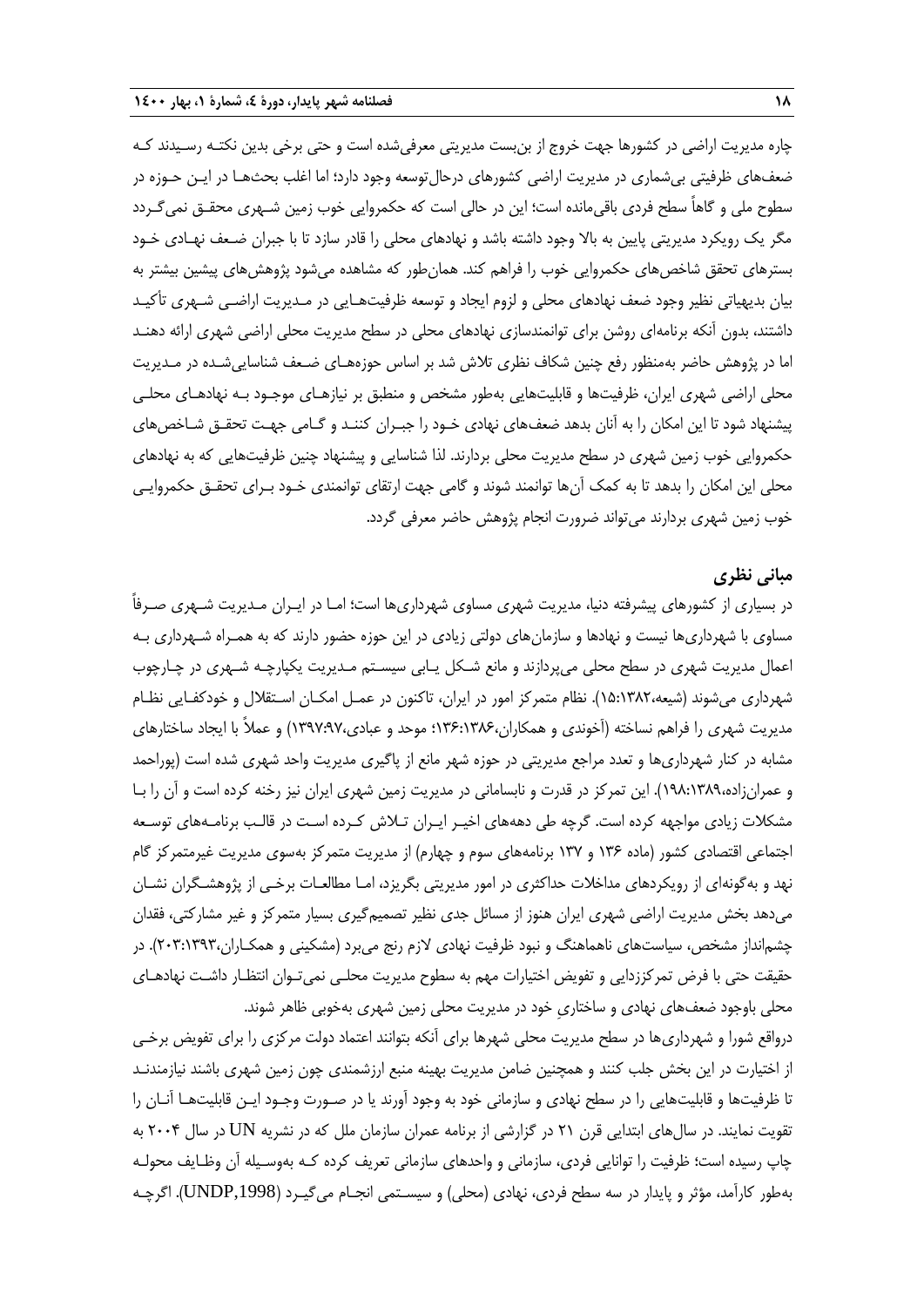ظرفیتسازی و توسعه ظرفیتی در هر سطحی می تواند اتفاق بیفتد اما اغلب سطح نهادی (محلی) اولین گزینـه پـیش $_{0}$ وی مسئولین میباشد؛ چراکه این بخش بهطور قابلتوجهی هم از نیروهای درونی نظیر: تواناییِ نیروی انسانیِ گماشته شده و ارتباط نهادها با یکدیگر و هم از ساختارهای بیرونی مانند مسائل سیاسی، اقتصادی و فرهنگی تأثیر میگیرد کـه هرکـدام بهنوبه خود در میزان کارایی و موفقیت سازمان مؤثر است. لیدل و همکارانش معتقدنـد توسـعه ظرفیـت نهـادی )محلـی( شامل تمام فعالیتهایی است که میتواند فرایندهای درون یک سازمان را بهبـود ببخشـد؛ ایـن فرآینـدها شـامل تعیـین مأموریت و استراتژی مشخص، پاسخگویی داخلی و خارجی، مسئولیتپذیری و توسعه منابع انسـانی میشـود کـه آنهـم بهطور ویژهای به برنامههای تعبیهشده در آن سطح بستگی دارد ),2012:1417Leidel). بـهطورکلی بایـد خاطرنشـان کرد مدیریت زمین شهری نمیتواند موفق باشد مگر اینکه تمرکز اصلی آن بر ظرفیتسازی نهادهـای مسـئول در سـطح .)Enemark & Ahene,2002:6; Williamson et al,2010:13( باشد محلی

از میان تئوریهای پذیرفتهشدهای که طرفدار رویکرد تمرکززدایی در تصمیمگیری و توانمندی نهادهای محلی به لحـاظ کارایی، شفافیت و استقالل هستند رویکرد حکمروایی خوب شهری بسیار پرطرفدار است. این مفهوم بر این اصل بنیادین استوار است که دولتها بهجای آنکه بهتنهایی مسئولیت کامل اداره جامعه را در تمام سـطوح بر عهده گیرند باید در کنـار شهروندان و بخش خصوصی بهعنوان یکی از نهادها یا عوامل مسـئولِ اداره جامعه محسـوب شـوند. بــا ایــن تعبیــر، حکومـت نقـش تسهیلکننده و زمینهساز توسعه جامعه را در سطوح ملی، محلی و شهری ایفا میکند. با ورود شـهروندان یا همان جامعه مـدنی بـه عرصه تصمیمگیری و سیاستگذاری، ماهیت اداره کشور از یک نظام اقتدارگرا و آمرانــه بــه شکلی مردمسالار و مشارکتی تبدیل خواهد شد (رهنمایی و کشاورز،٣٣،١٣٨٩). در حقیقت برای کشورهای درحالتوسـعه حرکت از مدیریتی ناهمگن بهسوی حکمروایی خوب یک انتخاب گریزناپذیر است )شریفزاده اقدم112:1397،(. طی چند دهه گذشته، به دلیل وجود مسائل و مشکالت مشابه مدیریتی در بخش زمین شهری، این نظریه در حوزه مدیریت اراضی شهری نیز ورود پیداکرده است. ازجمله نظریههایی که میتواند هماهنگی سیاستها، اسـتقالل و توانمنـدی نهـادی را در این حوزه پشتیبانی نماید نظریه حکمروایی خوب زمین است. در حقیقت حکمروایی زمین مربوط بـه قـوانین، فرآینـدها و ساختارهایی است که در مـورد دسترسـی بـه زمـین، کاربریهـای آن و تـأمین منـافع ذینفعـان تصـمیمگیری میکنـد ),200al et Palmer به نقل از شـمس پویـا4:1395،(. بـهتبع چنـین مسـائلی بانـک جهـانی در سـال 1997 رویکـرد حکمروایی خوب را بهعنوان رویکردی مؤثر برای حل مشکالت زمین شهری کشورها معرفی کـرده اسـت. پیـرو معرفـی بانک جهانی محققانی بهمنظور گنجاندن رویکرد حکمروایی خوب در مدیریت زمین، مطالعاتی انجام دادهاند کـه طـی آن تعدادی شاخص را برای حکمروایی خوب و مدیریت بهینه اراضی شهری شناسایی کردند. لذا برای ارائـه ایـن شـاخصها منابع مختلفی موردبررسی قرارگرفته و نتایج آن در جدول شماره 2 خالصه گشته است.

| …ت—                | بموت مستردا المستوسي بيانتها فالبراق المستروتين الربار رابين متهرق الرائي                              |
|--------------------|--------------------------------------------------------------------------------------------------------|
| پژوهشگران          | شاخصهای پیشنهادشده در حکمروایی خوب زمین                                                                |
| Magel $&$          | پایداری و تمرکززدایی، عدالت و انصاف، کارایی، شفافیت و پاسخگویی، مشارکت مدنی، امنیت در مالکیت           |
| Wehrmann, 2001     |                                                                                                        |
| Antonio, 2006      | رهبری و مشارکت، سهولت دسترسی، شفافیت و پاسخگویی، انصاف و برابری، کارآیی و اثربخشی، پایداری             |
| Zakout et al, 2006 | كارآيي، اثربخشي، شفافيت، مسئوليتپذيري، تمركززدايي، مشاركت مدني، عدالت و انصاف، امنيت در مالكيت         |
| Bell, 2007         | شفافیت، مسئولیتپذیری، کارآیی و اثربخشی، امنیت در ماکلیت، عدالت، مشارکت.                                |
| Burns et al, 2006  | امنیت در مالکیت، سهولت و شفافیت، در دسترس بودن، انصاف و برابری، پایداری                                |
| Burns et al, 2010  | چارچوبهای قانونی سیاست گذاری، برنامهریزی کاربری اراضی، مدیریت مالیات، تملک اراضی عمومی، مدیریت پسماند، |
|                    | ارائه اطلاعات زمين و حل اختلاف.                                                                        |
| Arko-Adjei, 2010   | عدالت و انصاف، پایداری، مشارکت، شفافیت و پاسخگویی، اثربخشی و کارآیی، حاکمیت قانون و تمرکززدایی         |

**جدول شماره .2 شاخصهای پیشنهادی برای حکمروایی خوب زمین شهری توسط محققین جهان**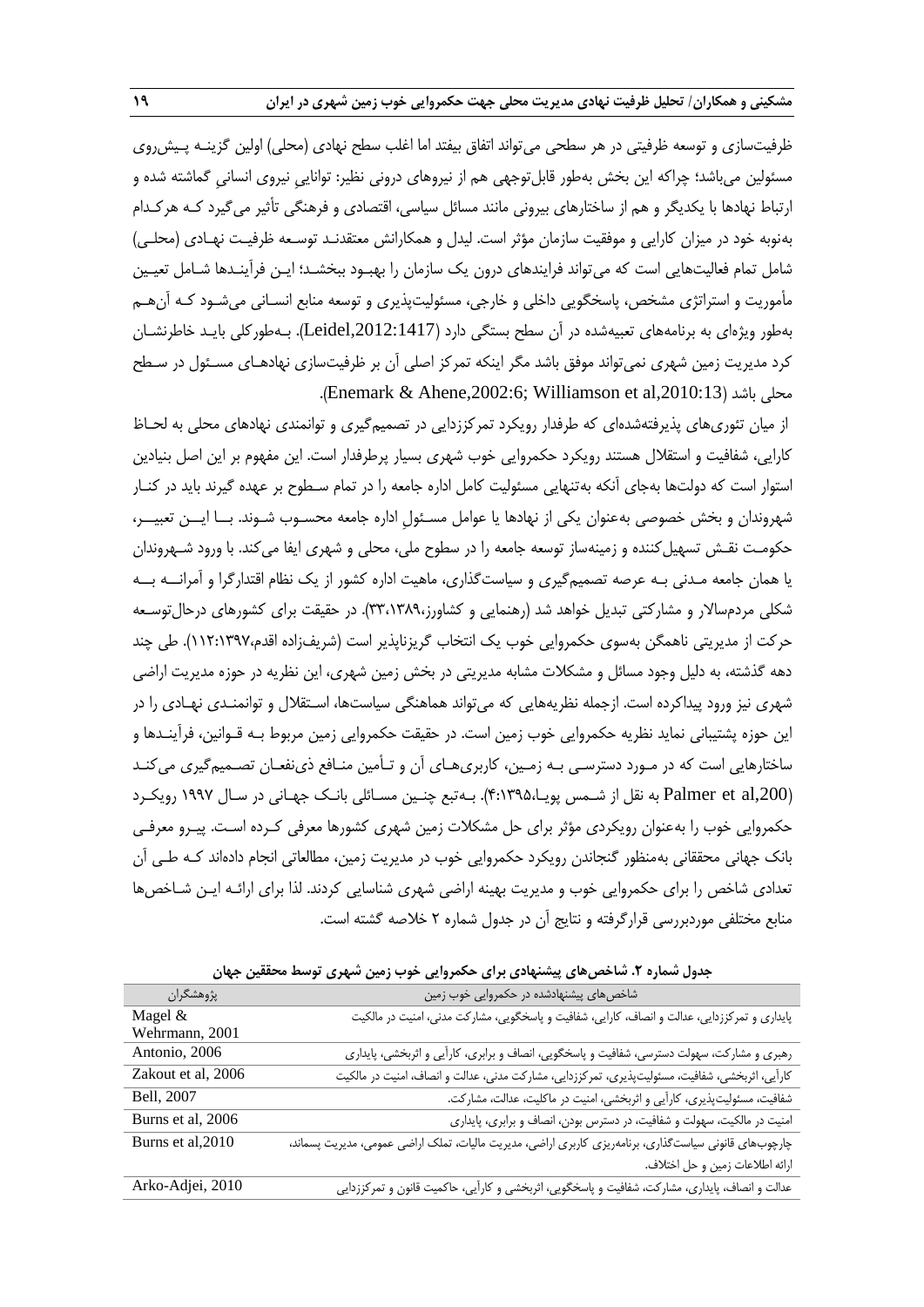**20 فصلنامه شهر پایدار، دورۀ ،4 شمارۀ ،1 بهار 1400**

| Grover & Grover,<br>2011                           | کارآیی و شفافیت بازارهای املاک تجاری، امنیت حقوق مالکیت، بهینهسازی مراحل لازم برای ثبت املاک و ایمن ساختن<br>پروانههای ساختمانی، جلوگیری از فساد، رشوه و تصرف دولت (تمرکززدایی). |
|----------------------------------------------------|----------------------------------------------------------------------------------------------------------------------------------------------------------------------------------|
| Mansberger et al,<br>2012                          | پاسخگویی، شفافیت و بیطرفی، پیش بینی و در دسترس بودن، اثربخشی و کارآیی.                                                                                                           |
| FAO, 2012                                          | عدالت و انصاف، پایداری، مشارکت، شفافیت و پاسخگویی، اثربخشی و کارآیی، حاکمیت قانون و تمرکززدایی                                                                                   |
| Deininger et al,<br>2011; Deininger et<br>al, 2014 | چارچوب قانونی و نهادی، برنامهریزی کاربری اراضی، مدیریت مالیات، مدیریت اراضی عمومی، تهیه اطلاعات عمومی<br>اراضي، حل اختلاف و مديريت منازعات.                                      |
| Akrofi, 2013                                       | عدالت و انصاف، پایداری، مشارکت، شفافیت و پاسخگویی، اثربخشی و کارآیی، حاکمیت قانون و تمرکززدایی                                                                                   |
| Biitir et al, 2016                                 | عدالت و انصاف، پایداری، مشارکت، شفافیت و پاسخگویی، اثربخشی و کارآیی، حاکمیت قانون و تمرکززدایی                                                                                   |
| Klimach et al,<br>2018                             | كارآيي و اثربخشي، شفافيت و پاسخگويي، استقلال و تمركززدايي، تعامل مدني، عدالت و انصاف، امنيت مالكيت.                                                                              |
| Azadi, 2020                                        | عدالت، شفافیت و پاسخگویی، مشارکت عمومی، کارآیی و اثربخشی، پایداری.                                                                                                               |

بهطورکلی، بهکارگیری و تطبیق شاخصها و اصول حکمروایی خوب زمین شهری با بستر مدیریتی اراضی شـهری ایـران نشان میدهد حتی با فرض تمرکززدایی و تفویض اختیارات مهم به سـطوح مـدیریت محلـی در بخـش اراضـی شـهری نمیتوان انتظار داشت نهادهای محلی باوجود ضعفهای نهادی و ساختاریِ خود در حوزه مدیریت اراضی شهری بهخوبی ظاهر شوند. لذا شناسایی این حوزههای ضعف و سپس پیشنهاد ظرفیتهایی منطبـق بـر آنـان؛ بهطوریکـه سـبب رفـع نارساییهای موجود و پر کردن شکافهای ظرفیتی در بخش مدیریت اراضی شهری شـود میتوانـد کمـک شـایانی بـه توانمندسازی نهادهای محلی ایران و سپس گام نهادن در مسیر تحقق حکمروایی خوب زمین شهری کند. در ادامه تالش میشود مجموعه تقسیمبندی شدهای از حوزههای ضعف مدیریت محلی در اراضـی شـهری و ظرفیتهـای پیشنهادشـده جهت رفع آنان ارائه گردد.

**حوزههای ضعف مدیریت محلی اراضی شهری و ظرفیتهای پیشنهادشده جهت رفع آنان** مفهوم حکمروایی خوب بهعنوان رویکرد غالب پژوهش که گمان میرود میتواند ضعف نهادی موجود در مدیریت اراضی شهری ایران را مرتفع نماید دارای شاخصهای بوده که پیشتر ذکرشده اسـت. حـال زمـان آن رسـیده تـا بـا شناسـایی حوزههای ضعف در این بخش ظرفیتهایی، منطبق بر این حوزهها به نهادهای محلی پیشنهاد شود.

| <i>ډر</i> يې په بر پي<br><u> پان</u><br>$\ddotsc$<br><b>سی به س</b> ه                                               |                        |
|---------------------------------------------------------------------------------------------------------------------|------------------------|
| ظرفيتهاى پيشبينىشده                                                                                                 | حوزههای ضعف            |
| ۱– ایجاد شبکه متصل بین شبکه اخذ عوارض و مالیاتهای محلی و نظام کاربری اراضی شهری در سطح محلی                         |                        |
| ۲– ارزیابی و کنترل دقیقتر کاربری اراضی شهری و تطابق آن با نوع استفاده و مالیات دریافتی توسط نهاد ملی در پایان هرسال | حوزه مالياتي           |
| کاری                                                                                                                |                        |
| ۳–روزاًمد کردن بانک اطلاعات املاک و اراضی جهت جلوگیری از بی¢باتی در ساختار نظام کسب درآمد توسط نهاد محلی            | حوزه امور مرتبط با ثبت |
| ۴–تدوین سریع سازوکاری جهت ثبت تمام اراضی شهری دولتی با جزئیترین اطلاعات توسط نهادهای محلی                           | اراضي و املاک          |
| ۵– تدوین ساز کاری زودهنگام و دقیق جهت تعیین تکلیف اراضی خالی، قولنامهای در حاشیه شهرهای برای تثبیت مالکیت آنان      |                        |
| ۶– تدوین دقیق برنامههایی جهت انجام امور مرتبط با سیستم کاداستر در سطح محلی                                          |                        |
| ۷– ارتقای برنامهریزیشده امنیت در مالکیت جهت جذب سرمایهگذاران بخش خصوصی در سطح محلی توسط شورا و شهرداریها            | ارتقاى امنيت وكنترل    |
| نظیر معافیتهای مالیاتی                                                                                              | سيستم مالكيت           |
| ۸– ارتقای امنیت تصرف از طریق تعیین تکلیف اراضی تصرفی، قولنامهای و فراهمسازی شرایط، جهت ارائه مشاوره و وساطت برای    |                        |
| أن دسته از افرادی که در معرض خطر خلع ید اجباری هستند.                                                               |                        |
| ۹-مجهز کردن شهرداریها به تکنولوژیهای روز جهت کنترل بازار اجاره، رهن، خریدوفروش زمین و املاک در سطح محلی             |                        |
| ۱۰– بهبود سیستم ثبت و انتقال مالکیت زمین جهت انجام دقیق کوتاهمدت مراحل ثبت سند                                      |                        |
| ١١- تقویت پایگاه دادههای جغرافیایی جهت اجرای سیستم کاداستر در سطح محلی                                              |                        |
| ۱۲– استفاده کاراتر از اراضی انتفاعی شهرداری جهت جذب سرمایهگذاری خارجی و داخلی در طرحهای پیشران                      | مديريت كاربرى اراضى    |
| ۱۳- تهیه طرحهای راهبردی و کاربردی، طرحهای موضوعی و موضعی جهت تعیین کاربری اراضی شهری با تأیید و تصویب               |                        |

**جدول شماره .3 ظرفیتهای پیشبینیشده برای نهادهای محلی جهت تحقق شاخصهای حکمروایی خوب زمین**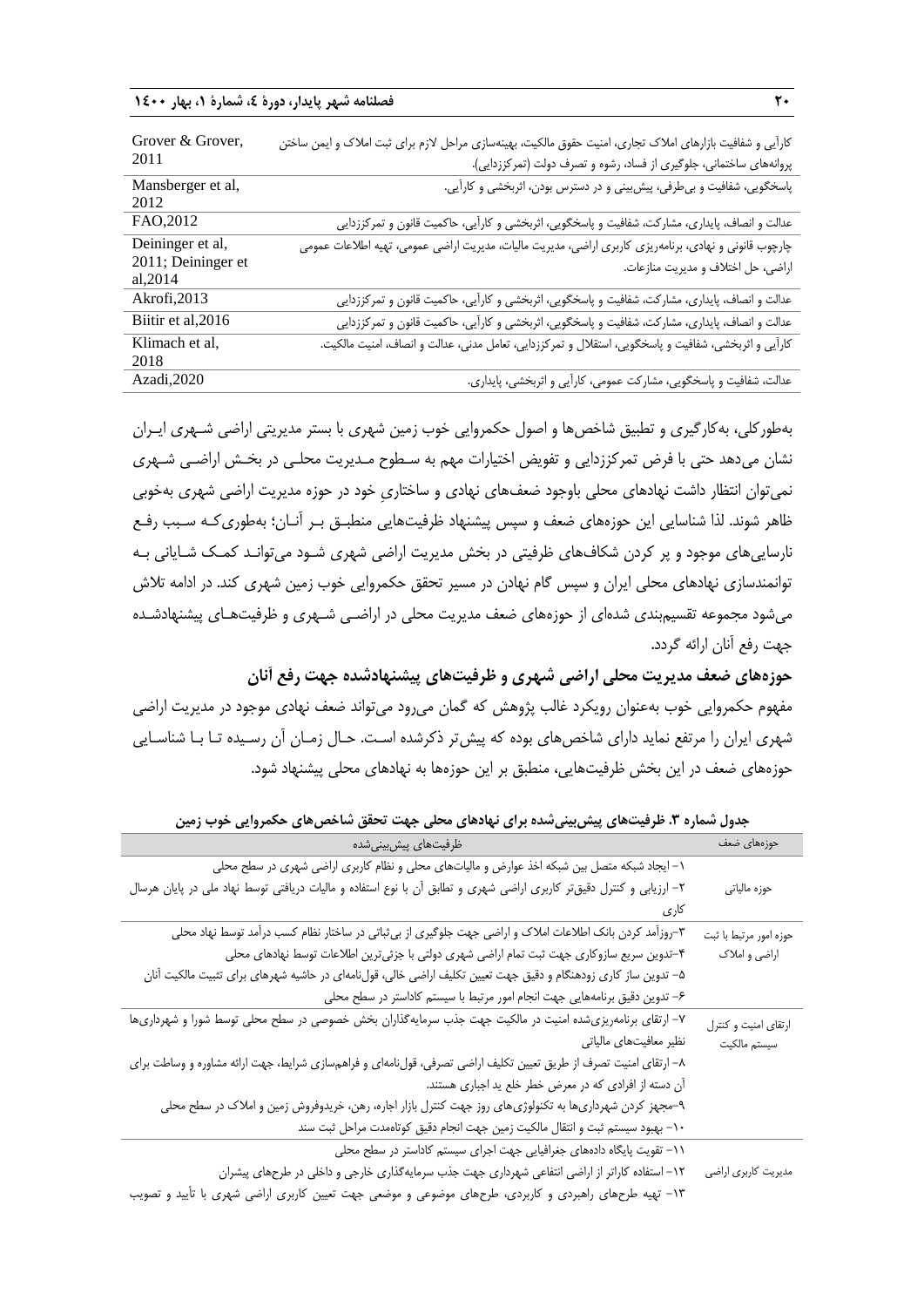| شورای محلی                                                                                                        |                                    |
|-------------------------------------------------------------------------------------------------------------------|------------------------------------|
| ۱۴– آموزش مدیران شهری باهدف ارتقای أگاهی آنان در مسائل زمین شهری با استفاده از ابزارهای آموزشی مرتبط توسط نهادهای |                                    |
| محلی نظیر ورکشاپها و غیره                                                                                         |                                    |
| ۱۵– بازآموزی و برگزاری دورههای آموزشی بدو و حین خدمت و اهدای گواهی معتبر برای کارکنان نهادهای محلی جهت همراه      |                                    |
| شدن با جریان فنّاوریهای روز مرتبط با مدیریت زمین شهری                                                             | مديريت منابع انساني                |
| ۱۶– ارزیابی سرسختانه تر عملکرد ادواری نیروی انسانی به کارگماشته در نهادهای مدیریت زمین شهری در سطح محلی           |                                    |
| ١٧– گسترش استفاده از دولت الكترونيك و برخط جهت انجام برخى از وظايف تصدىگرى مديريت زمين شهرى توسط نهادهاى          |                                    |
| محلى                                                                                                              |                                    |
| ۱۸-طراحی دقیق و مبتکرانه سیستم جمعآوری عوارض و مالیاتهای محلی توسط شهرداریها و استفاده از توان نهادهای            |                                    |
| غیررسمی موجود ازجمله: بزرگان و امنای قومی، زبانی، مذهبی و نژادی در شوراهای حل اختلاف جهت حل مشکلات زمین شهری      | محلی گرایی                         |
| ۱۹– بازنگری مقررات و ضوابط موجود جهت بهروزرسانی و حذف مقررات منسوخ توسط نهادهای محلی                              |                                    |
| ۲۰– ایجاد پایگاه اطلاعاتی برای تسهیل مشارکت ذیiفعان شهری در فرآیند تصمیمگیری، اجرا و نظارت بر انجام طرحهای شهری   |                                    |
| ٢١- تشویق رویکردهای مشارکتی در جهت بهبود استفاده از زمین شهری ازجمله: تجمیع اراضی در بافت فرسوده و تفکیک اراضی    |                                    |
| مشاع                                                                                                              | رويكرد مشاركتي                     |
| ۲۲– گسترش شبکههای اطلاعرسانی و سامانههای ارتباطی مشارکت شهروندان در طرحهای شهری توسط نهادهای محلی                 |                                    |
| ٢٣– تعيين حق قانوني براي نهادهاي مدنى جهت مشاركت مؤثر از طريق مكانيسمهايي نظير شورايارها كميتههاي مشاوره محلهاي   |                                    |
| ۲۴– تشکیل شرکتهای سرمایهگذاری ازجمله: سهامدار– محله جهت استفاده از ارزش فزوده در تغییر کاربری یا سایر موارد جهت   | توانمندسازى نهادهاى<br>كوچك ِ محلى |
| افزايش مشاركت شهروندان                                                                                            |                                    |
| ۲۵– اتخاذ سیاستهایی کارآمد و عادلانه جهت دسترسی امن به زمین مناسب و مقرونبهصرفه برای همه شهروندان بهطور یکسان     |                                    |
| ۲۶-معرفی و بهروزرسانی سیستم اطلاعات کاربری زمین شهری قابلدسترس و آشنا برای همه                                    |                                    |
| ۲۷– تدوین برنامههایی جهت یکپارچهسازی بخشهای رسمی و غیررسمی بازار زمین و تدوین سیستمهای ارائه خدمات یکسان در       |                                    |
| سطح شهر توسط نهادهای محلی                                                                                         | تخصيص عادلانه زمين                 |
| ٢٨- تقويت سازوكارى جهت اطمينان از تخصيص عادلانه زمين منابع طبيعي، اعتبار، فناورىها و دانش مرتبط با مديريت زمين    |                                    |
| شهری برای همه گروههای اجتماعی                                                                                     |                                    |
| ۲۹– تدوین سازوکاری جهت اطمینان از ارائه فرصتهای یکسان با تخصیص عادلانه زمین برای گروههای به حاشیه راندهشده در     |                                    |
| فرآیند مشارکت و همهپرسی های مرتبط با مدیریت زمین شهری توسط نهادهای محلی.                                          |                                    |
| ۳۰- تقویت هم;شینیها و اخذ نظر و دیدگاهِ بخشهای خصوصی و غیردولتی نظیر سازمانهای جامعه شهری (CSO)،                  |                                    |
| سازمانهای جامعه بنیاد (CBO) و سازمانهای غیردولتی (NGO) در مدیریت و تخصیص بهینه زمین شهری توسط نهادهای             |                                    |
| محلى                                                                                                              | مديريت بهينه و                     |
| ۳۱– ارتقای ذخیره و ثبت اطلاعات زمین شهری در بانکهای اطلاعاتی در سطح محلی برای تأمین نیازهای روز و آینده           | بلندمدت زمين                       |
| ٣٢-تقويت ارتباط بخش هاى نظام تصرف، نظام ارزش و ماليات، نظام كاربرى و نظام توسعه زمين در سطح محلى از طريق ايجاد    |                                    |
| یک سیستم ثبت دقیق و پایگاه دادههای جغرافیایی مشترک بین بخشهای مرتبط مدیریت زمین شهری توسط نهادهای محلی            |                                    |

منبع: ) پور1386،؛ بوچانی1390،؛ کاظمیان و همکاران1392،؛ علی امیدی1392،؛ مشکینی و نورمحمدی1392،؛ رفیعیان و همکاران1393،؛ نورمحمدی و همکاران، 1394؛ شمس پویا1395،؛ ارران و همکاران1395،؛ مظفریپور و سلطانی، 1395؛ نظری1396،؛ ;,2004Williamson & Enemark .) Kremzner,1998; Bell,2007 Enemark & Ahene,2002; Enemark,2006; Magel & Wehrmann,2001

# **روش پژوهش**

با توجه به شاخصهای موردمطالعه و ماهیت موضوع، پژوهش حاضر به لحاظ هدف کاربردی و از نظـر روش توصـیفی- تحلیلی میباشد. برای گردآوری اطالعـات از مصاحبه و پرسشنامه بهطور مکمل استفادهشده اســت. در گام نخست برای استخراج شاخصها و ظرفیتهای پیشنهادی، تحلیل محتوایی از ادبیات جهانی و داخلی مربوط به مدیریت اراضی شهری انجام گرفت که بر اساس آن، ابتدا شاخصهای موردقبول در حوزه حکمروایی خـوب زمـین شـهری و سـپس مهمتـرین حوزههای ضعف نهادی در شوراها و شهرداریها بهعنوان نیازهای ظرفیتی پژوهش مشخص شد.

در مرحله دوم برای اطمینان از صحت شاخصها، حوزههای ضعف و ظرفیتهای پیشـنهادی موجـود در آن و همچنـین بومیسازی ظرفیتهای پیشنهادشده با بستر مدیریتی ایران، فرم مصاحبه نیمه ساختاریافتهای طراحی گشـت و در اختیـار ده تن از کارشناسان حوزه برنامهریزی شهری و شهرسازی و کاربری اراضی گذاشته شد. به دلیـل ماهیـت کیفـی بـودن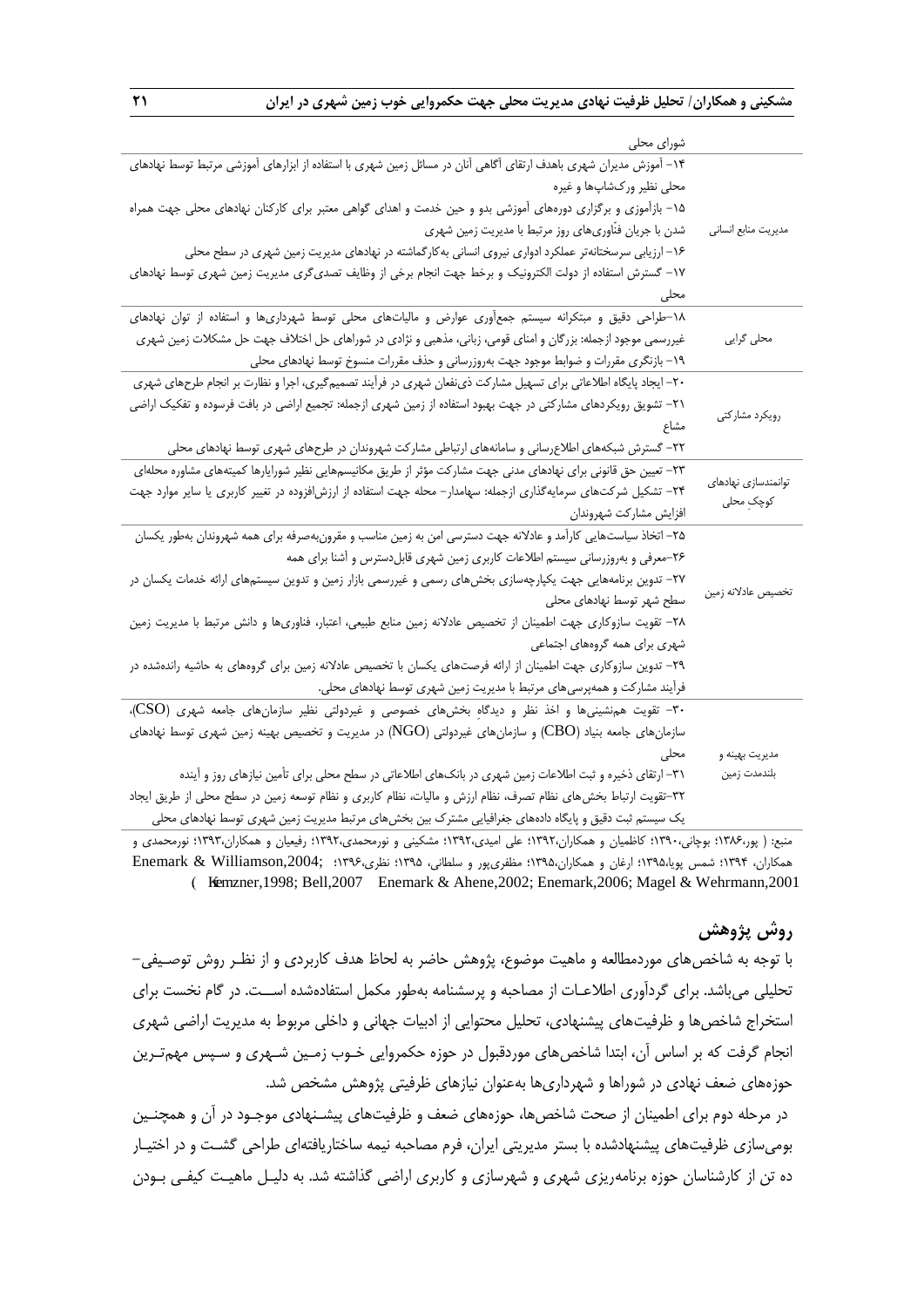مصاحبه، کارشناسان بهصورت غیر تصادفی و هدفمند انتخاب گشتند. درنهایت طی مراحل بومیسازی و پـس از بررسـی محتوای مصاحبه انجامشده، 7 شاخص اصلی و 35 ظرفیت انتخاب گشت که با وضعیت و نیازهای کنونی نهادهای محلی )شورا- شهرداریها( در مدیریت محلی زمین شهری ایران بیشترین مطابقت را داشتند.

در گام بعد، برای استخراج نظرات کارشناسان و خبرگان در خصوص اینکه آیا تناسب و ارتبـاطی میـان ایـن ظرفیتهـا و تحقق حکمروایی خوب در مدیریت زمین شهری ایران وجود دارد یا خیر از تکنیک سیسـتماتیک دلفـی اسـتفاده گردیـد. بهمنظور شناسایی و انتخاب بهتر کارشناسان و همچنین دسترسی سریعتر به آنان، از نمونهگیری گلوله برفی استفاده شـد که بهموجب آن 30 نفر، از میان کارشناسانِ بخش سازمان ملی زمین و مسکن، بـهعنوان متـولی اصـلی مـدیریت زمـین شهری، اساتید دانشگاهی بهعنوان ناظران علمی و نهایتاً کادر اجرایی شورا و شهرداریها بهعنوان نهادهـای موردمطالعـه انتخاب گشتند. در راندِ اول تکنیک دلفی پرسشنامهای بدون ساختار بـه کارشناسـان منتخـب ارسـال گشـت کـه شـامل شاخصها و ظرفیتهای پیشنهادی بهطور دستهبندیشده و یکجا بودند. از خبرگان درخواست شد هر نوع ایـده و نظـر از خود را آزادانه مطرح نمایند. پس از جمعآوری پرسشنامههای برگشتی، پاسخها سازماندهی گشتند؛ نظرات مشابه ترکیب، گروهبندی و موضوعات تکراری حذف شدند. در این مرحله کارشناسان بر روی 7 شاخص اصـلی و البتـه 32 ظرفیـت بـه اجماع نظری رسیدند. در راندِ دوم تکنیک دلفی، این بار پرسشنامهای سـاختاریافته بـر اسـاس شـاخصها و ظرفیتهـای مرحله پیشین طراحی شد و بهمان افراد مشابه در راند اول ارسال و خواسته شد تا ظرفیتها را با استفاده از طیف لیکـرت رتبهبندی کنند و به عبارتی آنان را از مقدار )10-1( کمیتپذیر نمایند. الزم به ذکر است جهت سنجش روایی پرسشـنامه از روش روایی محتوایی کیفی و در راستای سنجش پایایی پرسشنامه نیز از ضریب آلفای کرونباخ استفاده شد که ضـریب آلفای کرونباخِ کل ظرفیتهای پیشبینیشده معادل 0/871 بوده که حاکی از این واقعیت است که ظرفیتهـا از پایـداری درونی مناسب و قابلقبولی برخوردار بودند. برای تحلیل پرسشنامه نیز ابتدا از مدل اسپیرمن برای یافتن همبسـتگی بـین متغیرهای مستقل پژوهش یعنی ظرفیتهای پیشنهادشده و تحقق حکمروایی خوب زمین شهری ایران استفاده شد، پـس از اثبات همبستگی بین متغیرها برای آنکه سهم هر یک از متغیرهای مستقل را در تبیین متغیر وابسته مشـخص کنـیم و تغییرات متغیر وابسته را از طریق متغیرهای مستقل پیشبینی کنیم از مدل رگرسیون بهـره گـرفتیم چـرا کـه در تحلیـل دادههـا معمـولاً ایـن دو روش (اسـپیرمن و رگرسـیون خطـی) بـهعنوان مکمـل یکـدیگر مورداسـتفاده قـرار میگیرنـد (کلانتری،۱۳۸۵:۱۶۹:). ازآنجایی که در تحلیل رگرسیون متغیرهای تحقیق همءرض بودند و فقط تـأثیر مسـتقیم متغیرهـا بررسی شده بود و امکان محاسبه تأثیرات غیرمستقیم وجود نداشت در گام بعد از مدل تحلیل مسیر برای بررسـی ضـرایب تأثیر هر یک از متغیرهای مستقل بر متغیر وابسته پژوهش استفاده شد. بر این اساس تحلیل مسیر شیوهای برای مطالعـه تأثیر مستقیم و غیرمستقیم متغیرهای مستقل بر وابسته بهصورت علی معرفی گشـت (غیاثونـد،۱۳۹۵:۲۲۰). پـس از در نظر گرفتن ظرفیتها بهعنوان متغیرهای مستقل پژوهش که در جدول شماره 3 بهتفصـیل ارائـه گشـته نوبـت بـه بیـان شاخصهای حکمروایی خوب زمین شهری و مفاهیم عملیاتی آنـان بـهعنوان متغیرهـای وابسـته پـژوهش شـده اسـت. نویسندگان با توجه به فراوانی بیشتر و جامعیت برخی از شاخصها، ترکیبی از آنان را در نظر گرفتند که در قالـب جـدول شماره 4 به همراه مفاهیم عملیاتی شدهشان ارائه میگردد.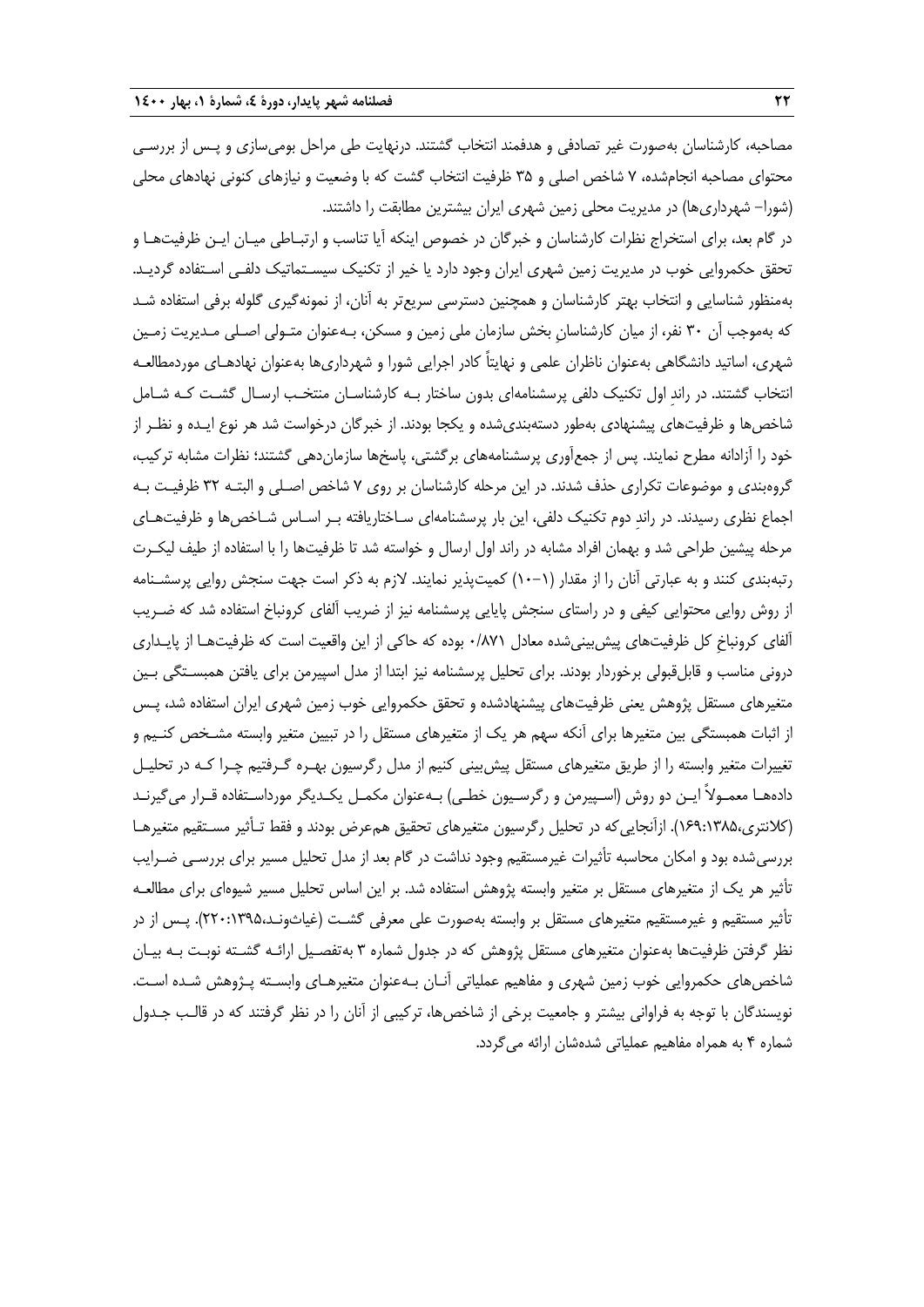| تعريف مفاهيم                                                                                           | اصول حکمروایی خوب زمین  |
|--------------------------------------------------------------------------------------------------------|-------------------------|
| * شفاف بودن تصمیمات، اعمال، فعالیتها و پاسخگو بودن مسئولان و همه بازیگران به نهادهـای بالادسـتی خـود و | شاخص شفافیت در پاسخگویی |
| همچنین عموم مردم در مدیریت اراضی شهری.                                                                 |                         |
| * ارائه خدمات و بهینهسازی منابع محدود در بخش زمین شهری.                                                | شاخص کارایی             |
| * افزایش اختیارات مدیریت محلی زمین برای واگذاری قدرت به سطوح محلی.                                     | شاخص تمركززدايي         |
| *حضور و مشارکت فعال سهامداران کلیدی مانند بخش خصوصی، گروههای جامعه مدنی و سایر نهادهـا در مـدیریت      | شاخص مشاركت مدنى        |
| اراضي شهري.                                                                                            |                         |
| * اجرای کلیه قوانین، مقررات و فرایندها بهصورت عادلانه و دسترسی یکسان به خـدمات موجـود در مـدیریت زمـین | شاخص عدالت و انصاف      |
| شهري براي كليه شهروندان.                                                                               |                         |
| *ایجاد و توسعه چارچوب قانونی منسجم و حفاظت از املاک، اراضی و داراییهای افراد.                          | شاخص امنیت در مالکیت    |
| *اطمینان از ثبات و مستدام بودن مدیریت، سیاستها و اصلاحات در سیستم مدیریت اراضی بدون بـه خطـر انـداختن  | شاخص پايداري            |
| توانایی نسلهای آینده در تأمین نیازهای آنها.                                                            |                         |

|  |  |  |  |  |  |  |  |  | جدول شماره ٤. معرفی شاخصهای حکمروایی خوب زمین شهری در پژوهش حاضر و مفاهیم عملیاتی شده انان |  |  |
|--|--|--|--|--|--|--|--|--|--------------------------------------------------------------------------------------------|--|--|
|--|--|--|--|--|--|--|--|--|--------------------------------------------------------------------------------------------|--|--|

Magel & Wehrmann,2001; Antonio,2006; Zakout et al,2006; Kaufmann et al,2007; Bell,2007; ( :منابع .) Burns et al,2010; Deininger et al,2014; Biitir et al,2016; Azadi, 2020

#### **محدوده موردمطالعه**

سطح مطالعاتی پژوهش حاضر سطح سازمانی میباشد. در حقیقت به دلیل وجود مدیریت متمرکز در بخش اراضی شهری ایران تمامی دستورات از سطح ملی یعنی سازمان ملی زمین و مسکن به سطوح پایینتر و محلـی صـادر میگـردد؛ ایـن واقعیت بدین معناست که با شناخت این بخش، وظـایف آن و اسـتفاده از کارکنـان آن در رونـد پـژوهش میتـوان درك دقیقتری از موضوع پژوهش به دست آورد و نیازی برای مطالعه و بررسی سازمانهای استانی و نهادهای محلـی بـهطور مجزا وجود نداشته باشد. وظیفه اصلی مدیریت زمین شهری بر عهده شرکت دولتی بانام سـازمان ملـی زمـین و مسـکن میباشد که درواقع طی چهل سال اخیر متولی کلیه تصـمیمگیریها و برنامـهریزیها در خصـوص زمـین و مـدیریت آن میباشد. این سازمان بهصورت هیئتمدیرهای اداره میشود و بخشـی از وظـایف مـدیریت اراضـی شـهری توسـ ایـن سازمانی در قالب چند بند به اداره کل راه و شهرسازی استانها تفویض شده است. برای سـازمان ملـی زمـین و مسـکن کشور چهار حوزه اختیارات و وظایف تعریفشده است که به شرح زیر میباشد: الف) بخش تحقیقات زمین و مسـکن کـه مطالعات کاربردی در خصوص فناوریهای نوین ساخت، تحقیقات بازار زمین و مسـکن، الگوسـازی مسـکن و سـاختمان انجام میدهد. ب) بخش مدیریت زمین که شامل تحصیل و نگهداشت اراضی شهری، اطلاعات زمین، واگـذاری زمـین، تجمیع و تفکیک و امور ثبتی می،باشد. ج) بخش مدیریت مسکن که معمولاً به تأمین سرمایه ساختمان و مسکن، تـدوین راهبرد ساخت مسکن، آمادهسازی و ساخت مسکن میپردازد و بخش نظارت بر زمین و مسکن که بهنوعی وظیفه نظارت بر طرحهای دولتی و عمومی، نظارت بر بازار زمین و مسکن را دارا میباشد (منبع: وزارت مسکن و شهرسازی،١٣٩٩).

#### **بحث و یافتهها**

پس از توزیع پرسشنامه در میان کارشناسان، دادهها در نرمافزار Spss وارد شدند و بـرای آنکـه میـزان همبسـتگی بـین ظرفیتهای پیشنهادشده و تحقق حکمروایی خوب زمین شهری سنجیده شود از مدل اسپیرمن استفاده گشت.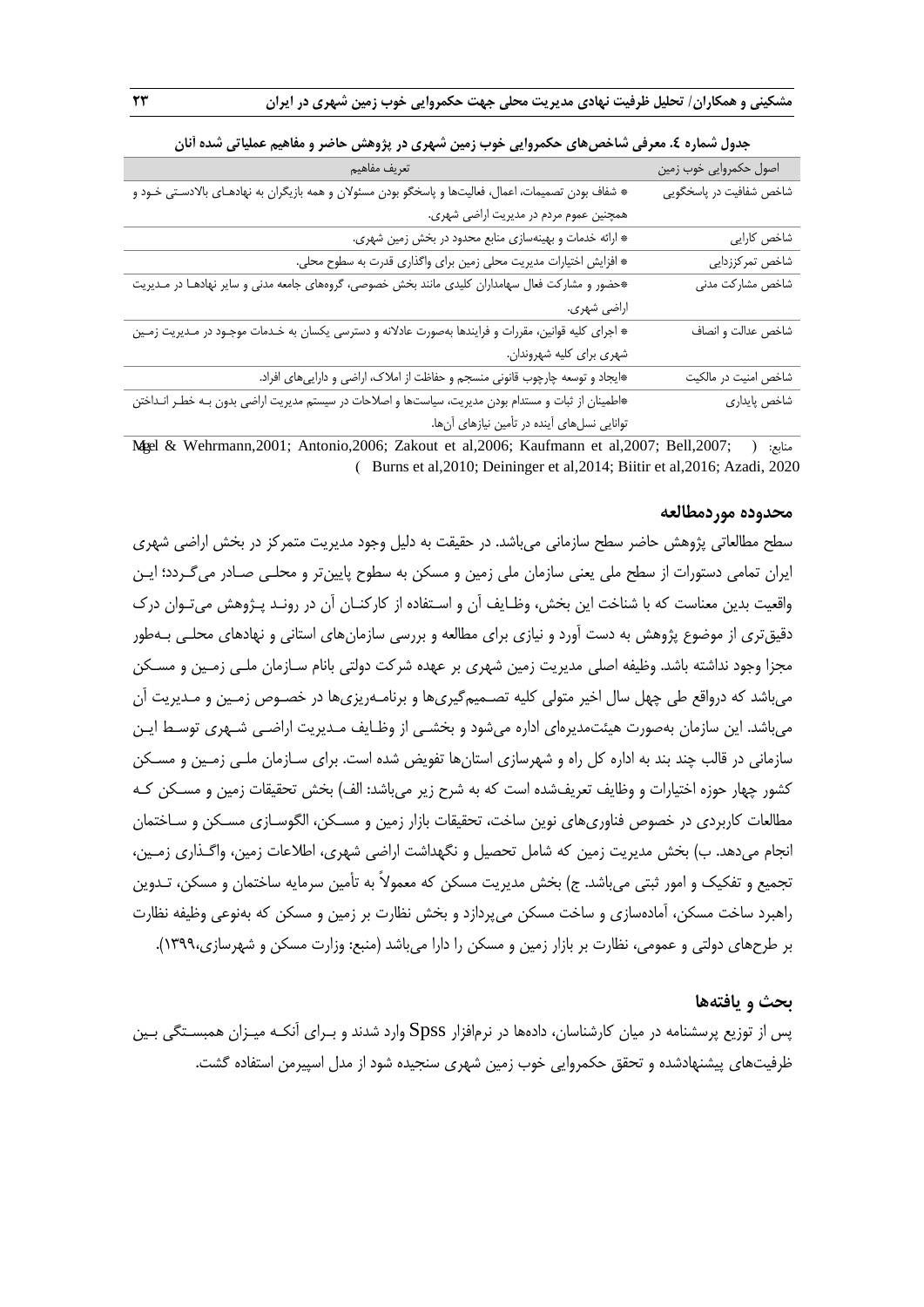|                         | جدول سماره ۰. میران همبسنگی طرفیتهای پیستهادسده با تحقق حکمروایی خوب رمین سهری در مدل اسپیرمن |                    |                                 |                    |                    |                    |                    |              |                                                |  |
|-------------------------|-----------------------------------------------------------------------------------------------|--------------------|---------------------------------|--------------------|--------------------|--------------------|--------------------|--------------|------------------------------------------------|--|
| ظرفيتهاى                | ظرفیتهای حوزه                                                                                 | ظرفيتهاى           | ظرفيتهاى                        | ظرفیتهای حوزه      | ظرفيتهاى           | ظرفیتهای حوزه      | تحقق               |              |                                                |  |
| حوزه مديريت             | دسترسی و                                                                                      | حوزه مشاركت        | حوزه محلى                       | کاربری اراضی و     | حوزه امنیت و       | مالياتي و ثبتي     | حكمروايي           |              |                                                |  |
| بهينه اراضى             | تخصیص زمین                                                                                    | و توانمندسازی      | گرايى                           | منابع انسانى       | سيستم              |                    | خوب زمين           |              |                                                |  |
|                         |                                                                                               |                    |                                 |                    | مالكيت             |                    | شهرى               |              |                                                |  |
|                         |                                                                                               |                    |                                 |                    |                    |                    |                    | ضريب         | تحقق حكمروايي                                  |  |
| $***.$ /۴۶۴             | **/۴۶۱                                                                                        | ۶۴۷.**             | $^{**}$ $\cdot/\lambda \cdot$ . | $**$ $-\infty$ .   | 7.۶۳۵ **           | $**$ ./Y\Y         | ۰۰۰۰ ۱             | همبستگی      | خوب زمین شهری                                  |  |
|                         |                                                                                               |                    |                                 |                    |                    |                    |                    | اسپيرمن      |                                                |  |
| $\cdot/\cdot$ \ $\cdot$ | $\cdot/\cdot$ ) $\cdot$                                                                       | $\cdot/\cdot\cdot$ | $\cdot/\cdot\cdot$              | $\cdot/\cdot\cdot$ | $\cdot/\cdot\cdot$ | $\cdot/\cdot\cdot$ | $\cdot/\cdot\cdot$ | سطح معناداري |                                                |  |
|                         |                                                                                               |                    |                                 |                    |                    |                    |                    |              | همبستگی با میزان خطای مجاز ۰/۰۵ معناردار است.* |  |
|                         |                                                                                               |                    |                                 |                    |                    |                    |                    |              | همبستگی با میزان خطای مجاز ۰/۰۱ معنادار است.** |  |

**جدول شماره .5 میزان همبستگی ظرفیتهای پیشنهادشده با تحقق حکمروایی خوب زمین شهری در مدل اسپیرمن**

بهمنظور تحلیل جدول شماره 5 باید چنین گفت که همبستگی نسبتاً بـاال و معنـاداری بـین متغیرهـا مشـاهده میشـود. بهطوری که ظرفیتهای مفروض در حوزه محلی گرایی (۵۰۰۰-۰۰۰/ p value) دارای بیشترین همبستگی و ارتباط با تحقق حکمروایی خوب زمین شهری میباشد. بهطورکلی دلیل چنین همبستگی بـاال بـین متغیرهـا را میتـوان اینگونـه استنباط کرد که ظرفیتهای پیشنهادی در این حوزهها از نظر ساختاری و درونی با وضعیت مـدیریت اراضـی شـهری در ایران سازگارتر هستند و دقیقاً از نقاط ضعف و نارساییهای مدیریت اراضی محلی ناشی میشوند و بـهنوعی مرتفعکننـده این ضعفها محسوب میگردند.

**مدل رگرسیون خطی**

در این بخش نیز پس از مشخص شدن وجود رابطه معنیدار بـین متغیـر مسـتقل و وابسـته در مـدل اسـپیرمن، از مـدل رگرسیون برای بررسی میزان تأثیرات این ظرفیتها بر تحقق شاخصهای حکمروایـی خـوب زمـین شـهری و تفکیـک متغیرهای مستقلی که طور مستقیم و غیرمستقیم بر روند این تحقق تأثیر میگذارند استفاده شد.

| مدل |                                                            | ضريب غيرمتعارف       |                        | ضريب استاندارد       | ضريبT             | سطح                        |
|-----|------------------------------------------------------------|----------------------|------------------------|----------------------|-------------------|----------------------------|
|     |                                                            | ضريبB                | خطاى                   | ضريب بتا             |                   | معناداری                   |
|     |                                                            |                      | استاندار د             |                      |                   |                            |
|     | (Constant)                                                 | ۱/۵۳۶                | $\lambda/\cdot \tau$ . |                      | .791              | $\cdot/\lambda\Delta\cdot$ |
|     | حوزه ظرفیتهای حوزه مالیاتی و ثبتی                          | $\cdot$ /۴۴۵         | .79.                   | $\cdot$ /۳ $\vee$ .  | <b>۲/۷۷۶</b>      | $\cdot/\cdot$ ) )          |
|     | حوزه امنيت و سيستم مالكيت                                  | $-\cdot/19$          | .7.9                   | $-$ ./. $\lambda$ ۲  | $-\cdot/\Delta V$ | .7004                      |
|     | حوزه كاربرى اراضى و منابع انسانى                           | $\cdot/\cdot\Delta$  | .1179                  | .  .5                | $\cdot$ /۳۹۳      | .1991                      |
|     | حوزہ محلی گرایی                                            | $\cdot/\Delta \cdot$ | $.19\lambda$           | $\cdot$ /٣ $\Lambda$ | $Y/\Delta YY$     | . / 9                      |
|     | حوزه مشاركت و توانمندسازى                                  | $\cdot$ /٢٢١         | $\cdot$ /۲۳ $\gamma$   | $\cdot$ /۱۴۳         | .7970             | .775.                      |
|     | حوزه دسترسی و تخصیص زمین                                   | .188                 | $\cdot/\gamma\gamma$   | .117A                | $\cdot$ /987      | $\cdot$ /٣۴٢               |
|     | حوزه مديريت بهينه اراضى                                    | .19.1                | $\cdot$ /۲۵۷           | .779                 | $\frac{1}{2}$     | . / .7                     |
|     | متغییر وابسته: تحقق شاخصهای حکمرانی خوب زمین شهری در ایران |                      |                        |                      |                   |                            |

**جدول شماره .6 نتایج رگرسیون و تعیین اثرات متغیرهای مستقل**

در این بخش مشخصشده است که از بین حوزههای ارائهشده، تنها ظرفیتهای پیشنهادشده در حوزههای مالیاتی و ثبتی )، محلی گرایـی (۰/۱۹–p value و حـوزه مـدیریت بهینـه اراضـی (۲۸/۰=p value)"، p (p value) رابطه واقعی و معناداری با تحقق شاخصهای حکمرانی خوب زمین شهری در ایران داشتهاند. بهعبارتدیگر، ظرفیتهای ارائهشده در این سه بخش بیشترین تأثیر و تغییر را در تحقق شاخصهای حکمرانی خوب زمین شهری در ایران دارند. دلایل این امر را میتوان اینگونه استنباط کرد که بزرگترین ضعف مـدیریتی ایـران تمرکـز بـالا و تصـمیمگیری غیـر مشارکتی آن است. بدان معنا که سیاسـتگذاری در ایـران بـهطور کـامالً متمرکـز انجـام میگیـرد و حکومـت مرکـزی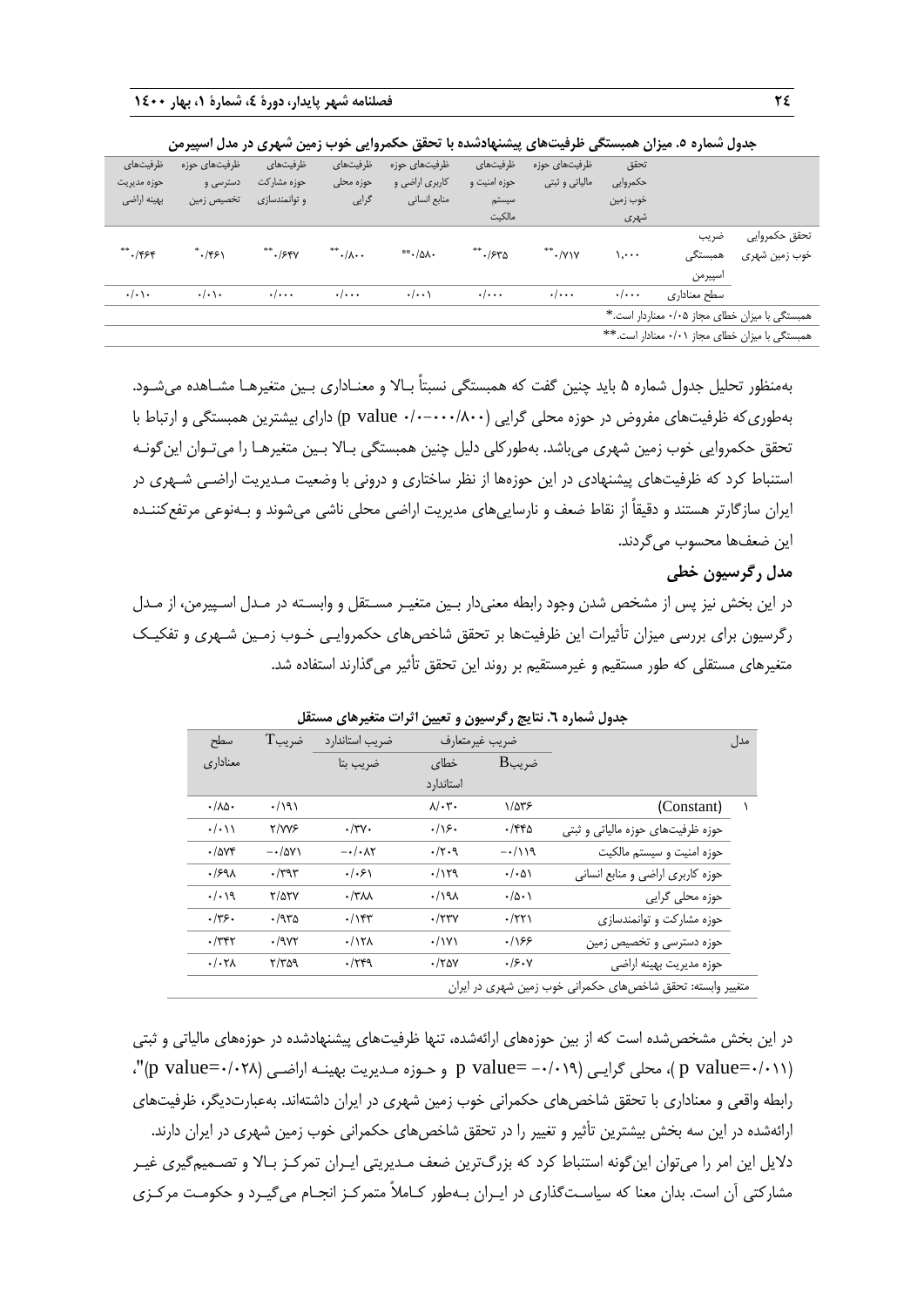سیاستهای مرتبط با اراضی شهری را در سطح ملی تدوین می کند و سپس به سطح منطقهای و محلـی ابـلاغ مـیدارد. بهعبارتدیگر نهادهای محلی )شورا- شهرداریها( تنها فرمانبردار و اجراکننده تصمیمات باالدسـت محسـوب میشـوند؛ تصمیماتی که در قالب یک ابالریه واحد، بدون در نظر گرفتن تفاوتهای مکانی، جغرافیایی، فرهنگی و اجتمـاعی بـرای تمام نواحی کشور تدوین میشود.

پیرو چنین مدیریت متمرکزی اولین حوزهای که بهشدت تحت تأثیر آن قرار میگیرد حوزههای مالیاتی و ثبت زمین است. در سراسر دنیا یکی از مهمترین منابع درآمد و قدرت نهادهای محلی دریافت مالیات و هزینه آن برای شهر اسـت. امـا در ایران وضع قانون نابهنگام و بدون زمینهسازی مناسب در باب غیردولتی شدن و استقلال مالی شهرداریها سبب شـد تـا این نهاد محلی برای تأمین هزینههای خود بـه راحـتترین راه ممکـن یعنـی تـراکم فروشـیهای مفـر روی بیـاورد و بهطورکلی از طراحی یک سیستم دریافت مالیات مدرن و قدرتمند رافل بماند. لذا بـه دلیـل وجـود نظـام سـنتی دریافـت مالیات و عدم وجود چشمانداز مناسب برای بهروزرسانی این منبع قدرت در شـهرهای ایـران، بسـیاری از اراضـی شـهری کشور بلاتکلیف رها شدند و بسیاری از درآمدها و هزینهها غیر شفاف و مبهم ارائه میگردنـد. امـا دلیـل ظهـور حـوزه " مدیریت بهینه اراضی" میتواند عدم مدیریت یکپارچه و سیاستگذاری ناپایدار و متمرکز در مدیریت اراضی شهری ایران باشد. درواقع عدم مدیریت یکپارچه در ایران سبب گشت تا بخشهای مهم نظـام تصـرف، نظـام ارزش و مالیـات، نظـام کاربری و نظام توسعه زمین تا حدودی از یکدیگر در سطح محلی جدا بمانند و بهموازات یکدیگر رشد نکنند. بهعالوه، این روند نتوانسته بسترهای همکاری بخشهای خصوصی، غیردولتی و جامعه بنیاد را در بخش زمین فراهم کند. در حقیقـت، به دلیل چنین مدیریت بخشی بیشتر سرمایهگذاری در زمین به دلیل عدم امنیت در مالکیت زمین از بین رفته است. همـه این دلایل باعث میشود ظرفیتهای پیشنهادی در حوزه "مدیریت بهینه اراضی" در کنار دو حوزه "مالیاتی و ثبتی" و " محلی گرایی" از نظر ساختاری و ذاتی با وضعیت مدیریت اراضی شهری در ایران سازگارتر باشد و سپس نظرات بیشتری از کارشناسان را به خود جلب کند.

قابلذکر است که با الهام از مطالب فوق و بهمنظور درك بهتر موضوع، نویسـندگان حوزههـای پـژوهش را بـه دو دسـته حوزههای مستقیم و غیرمستقیم تقسیم کردند؛ حوزههای " مالیـاتی و ثبتـی، محلـی گرایـی و مـدیریت بهینـه اراضـی" حوزههای مستقیمی هستند که ظرفیتهای پیشنهادی آنان در تحقق شاخصهای حکمرانی خوب زمین شهری در ایـران بیشترین تأثیر را دارند اما سایر حوزهها حوزههای غیرمستقیمی هستند که تأثیر معنیداری بر روند تحقیقـات ندارنـد؛ ایـن بدان معنا نیست که ظرفیتهای ارائهشده در حوزههای غیرمستقیم منفعل بودند بلکه بر این واقعیت دلالت دارد کـه ایـن ظرفیتهای مفروض بر تحقق شاخصهای مدیریت خـوب زمـین شـهری بـا شـدت کمتـر و بـهطور غیرمسـتقیم تـأثیر میگذارند؛ این مسئله در تشریح مدل تحلیل مسیر روشنتر میگردد.

### **مدل تحلیل مسیر**

درست است که ظرفیتهای ارائهشده در حوزههای غیرمستقیم از نظر آمـاری تـأثیر معنـیداری در تحقـق شـاخصهای حکمرانی خوب اراضی شهری در ایران ندارند اما با مدل تحلیل مسیر میتوان اثبات کرد که ظرفیتهای ارائهشده در این حوزهها نیز می توانند بهطور غیرمستقیم بر تحقق شاخص های حکمروایـی خـوب زمـین شـهری در ایـران اثـر بگذارنـد. حاکمیت اراضی در ایران به دلیل ظرفیتهایی که در حوزههـای غیرمسـتقیم در نظـر گرفتهشـده اسـت میتوانـد نقـش مهمتری در تأثیر حوزههای مستقیم یعنی بخش مالیاتی و ثبتی، محلی گرایی و مدیریت بهینه اراضی داشـته باشـد. ایـن روند در شکل شماره 1 نشان داده میشود.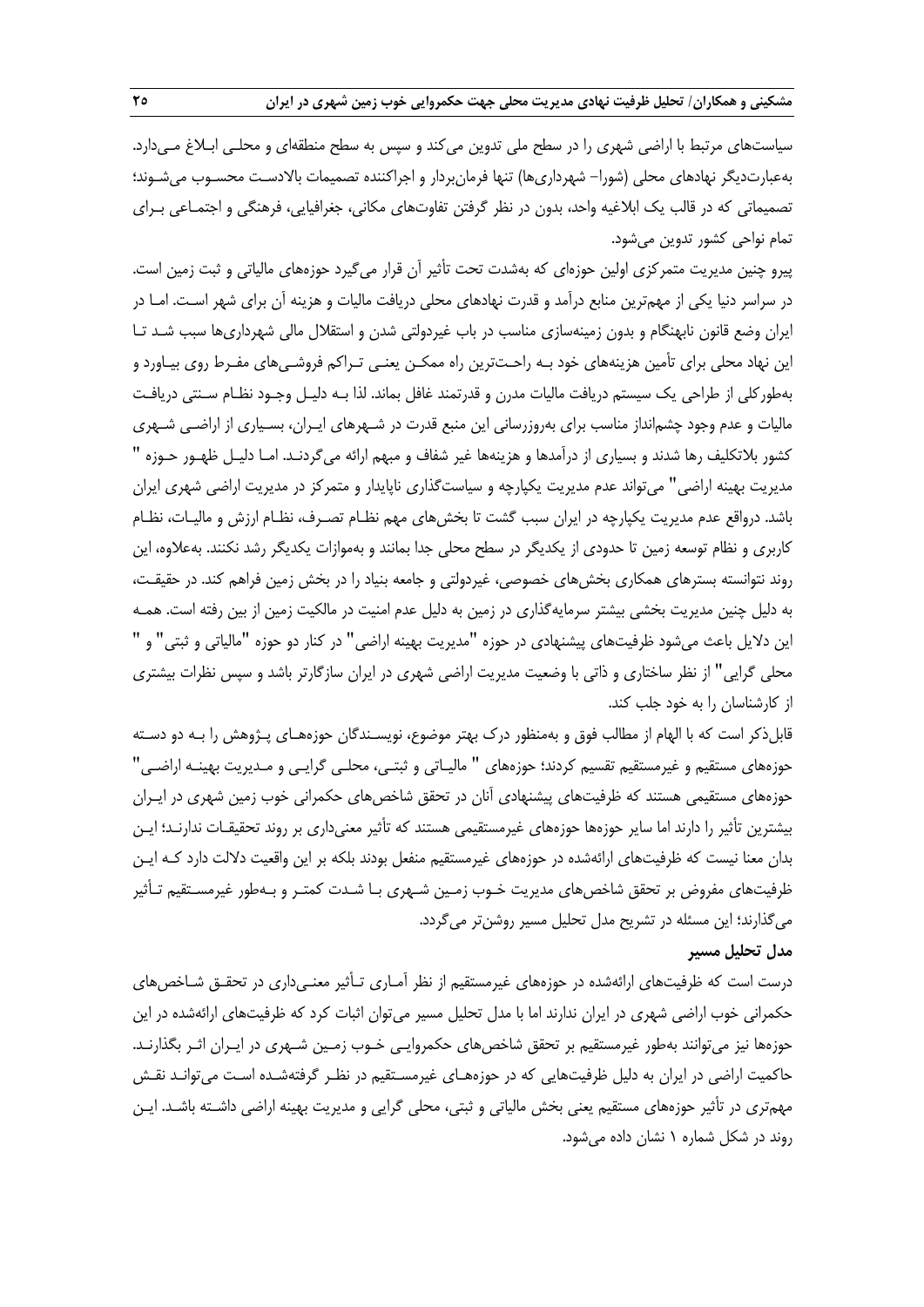

**شکل شماره .1 تحلیل مسیر نهایی ضرایب شدت اثر متغیرهای مستقل غیرمستقیم بر متغیرهای مستقل مستقیم**

پس از نمایش عوامل مؤثر در حوزههای غیرمستقیم در تحقق شاخصهای حکمرانی خوب زمین شهری در ایـران، زمـان آن رسیده است که مؤثرترین حوزههای غیرمستقیم در تحقق مدیریت خوب زمین شهری نیز شناسایی شود.

| درصد کل    | درصد متغيرهاي   | درصد میزان اثر          | میزان اثر بر اساس         | مسير                               | متغيرهاي                                | متغيرهاي                           |
|------------|-----------------|-------------------------|---------------------------|------------------------------------|-----------------------------------------|------------------------------------|
|            | $(X_3 X_2 X_1)$ | بر اساس ضرايب بِتا      | ضرايب بتا                 |                                    | $(X^{\dagger} X^{\dagger} X^{\dagger})$ | $\delta X^{\varphi}$               |
|            | $\frac{0}{0}$   |                         |                           |                                    |                                         | $(X^{\gamma}X^{\hat{\gamma}}X)$    |
| ۵۲٪        | ٣٧              | ١۵                      | ۰/۱۵                      | $X$ $\gamma$ $\times$ $X$ $\gamma$ | حوزه مالیاتی و ثبتی X                   |                                    |
| ۵۹٪        | ٣٨              | $\mathsf{r}\setminus$   | $\cdot/\tau$              | X Y X X Y                          | محلی گرایی X٢                           |                                    |
| ٢٨٪        | ۲۵              | ٣                       | $\cdot/\cdot$ ٣           | $X \times X$ $X$ 3                 | مدیریت بهینه اراضی X۳                   | امنیت و سیستم                      |
| 179%       | $\cdots$        | ٣٩                      | $\cdot$ /٣٩               |                                    | كل اثرات                                | مالكيت <b>٢ x</b>                  |
| ۴۴٪        | ٣٧              | $\mathsf{v}$            | $\cdot/\cdot$ Y           | X x X Y Y                          | $X_1$ حوزه مالیاتی و ثبتی               |                                    |
| ۳۶٪        | ٣٨              | $-\mathbf{r}$           | $-\cdot/\cdot7$           | X x X x Y                          | محلی گرایی X٢                           |                                    |
| ٪۳۶        | ۲۵              | $\cdot/\Upsilon$        | $\cdot/\cdot\cdot$ Y      | $X \circ X X$                      | مديريت بهينه اراضي X۳                   | کاربری اراضی و<br>منابع انسانی ۲ x |
| 1.5%       | $\cdots$        | Y/Y                     | $\cdot/\cdot$ YY          |                                    | كل اثرات                                |                                    |
| ۴۳%        | ٣٧              | ۶                       | .  .5                     | $X \in \bigtimes X$                | $X_1$ حوزه مالیاتی و ثبتی               |                                    |
| ۴۹٪        | ٣٨              | $\setminus$             | $\cdot/\wedge$            | $X \in X$ X X Y                    | محلی گرایی X٢                           |                                    |
| ۲۲٪        | ۲۵              | $-\tau$                 | $-\cdot/\cdot \tau$       | $X \in \times X$ X $r$             | مدیریت بهینه اراضی X۳                   | مشارکت و<br>توانمندسازی <b>x</b>   |
| 1177       | $\cdots$        | $\mathsf{v}$            | $\cdot/\gamma$            |                                    | كل اثرات                                |                                    |
| ۳۴٪        | ٣٧              | $-\tau$                 | $-\cdot/\cdot \tau$       | XY X X 1                           | $X_1$ حوزه مالیاتی و ثبتی               |                                    |
| ٣۸٪        | ٣٨              | $-\cdot 7$              | $-\cdot/\cdot \cdot \tau$ | XY X X Y                           | محلی گرایی X٢                           | دسترسی و                           |
| ۳۲٪        | ۲۵              | Y                       | $\cdot/\cdot\cdot$ Y      | $X \vee X X$                       | مدیریت بهینه اراضی X۳                   | تخصيص زمين                         |
| $\cdot$ ۴% | $\cdots$        | $\mathbf{r}/\mathbf{r}$ | $\cdot/\cdot\tau$         |                                    | كل اثرات                                | $X_V$                              |

**جدول شماره .7 محاسبه اثرات غیرمستقیم متغیرهای )4X7 X6 X5 X )بر متغیر تحقق حکمروایی خوب زمین شهری Y**

به نظر میرسد با افزودن ظرفیتهای موجود در حوزه امنیت و سیستم مالکیت بهعنوان حوزه مکمل، تـأثیر ظرفیتهـای سه بخش مالیاتی و ثبتی، محلی گرایی و مدیریت بهینه اراضی در تحقق حکمروایی خوب زمین شهری بیشـتر میشـود. دلیل این امر میتواند این واقعیت باشد که مدیریت متمرکز در ایران منجر به عدم ثبت صحیح و دقیـق زمـین و امـالك دولتی و غیردولتی و متعاقباً عدم ارزیابی مالیات مناسب در سطح محلی میگردد. این فرایند نهتنها مدیریت بهینه و پایدار زمین را به خطر می|ندازد بلکه منجر به عدم حضور بخشهای خصوصی و غیردولتی در مدیریت محلی زمـین و کـاهش امنیت مالکیت زمین میشود.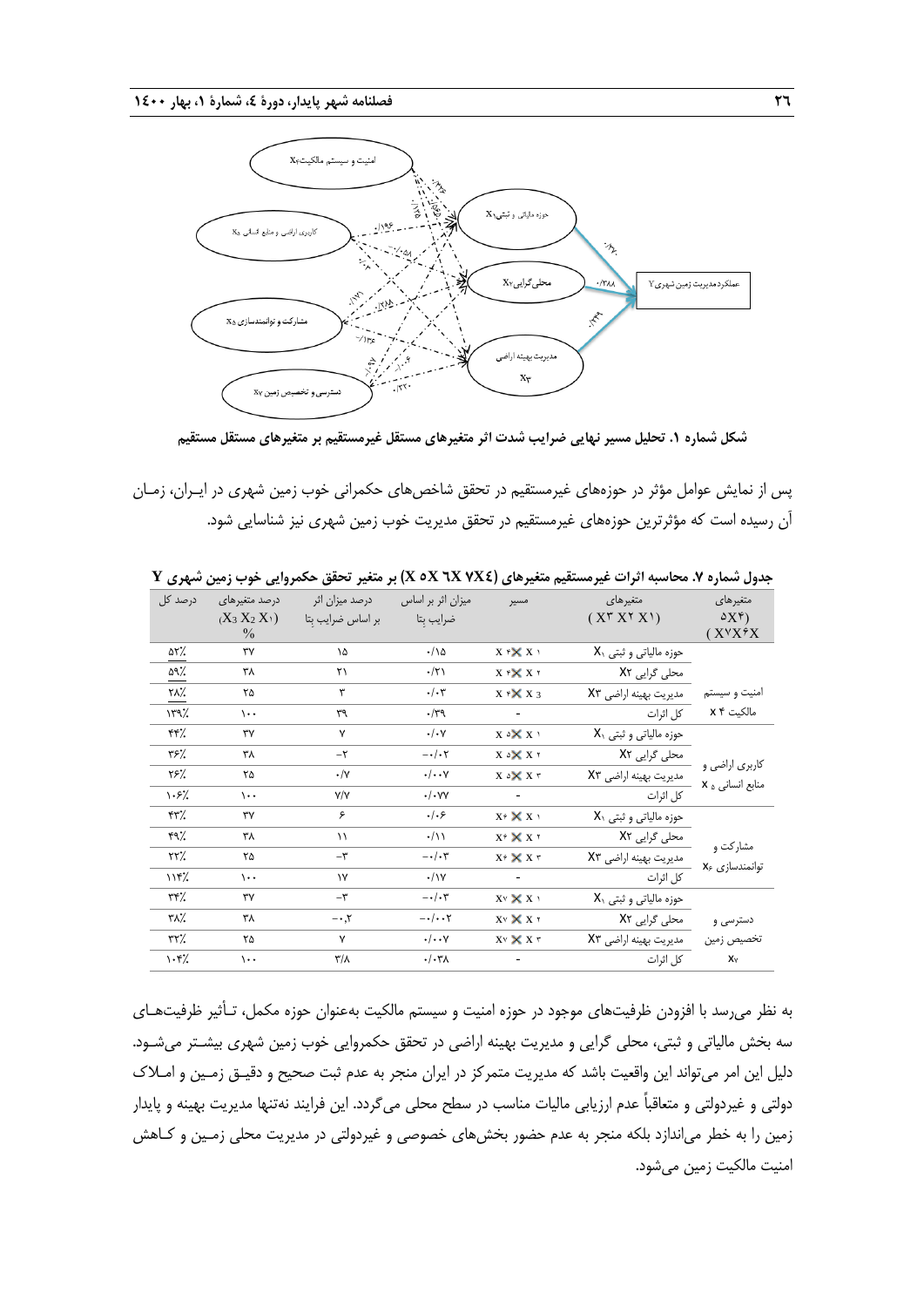# **نتیجهگیری**

نتایج پژوهش حاضر بیانگر این واقعیت است که ارتباط معنیداری بـین ظرفیتهـای پیشنهادشـده در حوزههـای ضـعف نهادی و تحقق شاخصهای حکمروایی خوب زمین شهری در ایران وجود دارد. این امر، ارتباط متقابـل بـین دو متغیـر را نشــان میدهد که هرچه ایجاد و توسعه ظرفیتهای پیشنهادشده در سطوح مدیریت محلی جدیتر گرفته شـود امکـان تحقق شاخصهای حکمروایی خوب در بخش زمین شهری بیشتر میشود؛ درنتیجه شورا و شهرداریها بهعنوان نهادهای محلی میتوانند در صورت اعمال تمرکززدایی و تفویض اختیارات از سطوح ملی به آنـان توانمنـدی الزم جهـت پـذیرش اختیارات در این حوزه را به دست آورند و ضامن مدیریت بهینه منبع ارزشمندی چون زمین شهری باشند.

جهت پاسخگویی به پرسش پژوهش باید گفـت نتـایج حاصـل از مـدل رگرسـیون خطـی نشـان میدهـد ظرفیتهـای پیشنهادشده در سه حوزه مالیاتی و ثبتی، محلی گرایی و حوزه مدیریت بهینه اراضی از میان حوزههای دیگر تأثیر بیشتری بر تحقق شاخصهای حکمرانی خوب زمین شهری در ایران داشتند. دلیل این امر را میتوان اینگونه اسـتنبا کـرد کـه ظرفیتهای پیشنهادی در این حوزهها از نظر ساختاری و درونی با وضعیت مـدیریت اراضـی شـهری در ایـران سـازگارتر هستند و این ظرفیتها دقیقاً برخاسته از نقاط ضعف و نارساییهای مدیریت اراضی محلی میباشد و بهنوعی مرتفعکننده این ضعفها محسوب میگردند. درواقع بزرگترین ضعف مدیریتی ایران تمرکز بـالا و تصـمیمگیری غیـر مشـارکتی آن است. بدان معنا که سیاستگذاری در ایران بهطور کاملاً متمرکز انجام میگیرد و حکومت مرکزی سیاستهای مرتبط بـا اراضی شهری را در سطح ملی تدوین میکند و سپس به سطح منطقهای و محلی ابالف میدارد. بـهعبارتدیگر نهادهـای محلی (شورا– شهرداریها) تنها فرمانبردار و اجراکننده تصمیمات بالادست محسوب میشوند؛ تصـمیماتی کـه در قالـب یک ابالریه واحد، بدون در نظر گرفتن تفاوتهای مکانی، جغرافیایی، فرهنگی و اجتماعی برای تمام نواحی کشور تـدوین میشود. پیرو چنین مدیریت متمرکزی اولین حوزهای که بهشدت تحت تأثیر آن قرار میگیرد حوزههـای مالیـاتی و ثبـت زمین است. در سراسر دنیا یکی از مهمترین منابع درآمد و قدرت نهادهای محلی دریافت مالیات و هزینه آن بـرای شـهر است. اما در ایران وضع قانون نابهنگام و بدون زمینهسازی مناسب در باب ریردولتی شدن و استقالل مـالی شـهرداریها سبب شد تا این نهاد محلی برای تأمین هزینههای خود به راحتترین راه ممکن یعنـی تـراکم فروشـیهای مفـر روی بیاورد و بهطورکلی از طراحی یک سیستم دریافت مالیات مدرن و قدرتمند رافل بماند. لذا بـه دلیـل وجـود نظـام سـنتی دریافت مالیات و عدم وجود چشمانداز مناسب برای بهروزرسانی این منبع قدرت در شـهرهای ایـران، بسـیاری از اراضـی شهری کشور بالتکلیف رها شدند و بسیاری از درآمدها و هزینهها ریر شفاف و مبهم ارائه میگردند. دلیل ظهور حـوزه " مدیریت بهینه اراضی " نیز میتواند عدم مدیریت یکپارچه و سیاستگذاری ناپایدار و متمرکز در مدیریت اراضـی شـهری ایران باشد. درواقع عدم مدیریت یکپارچه در ایران سبب گشت تا بخشهای مهم نظـام تصـرف، نظـام ارزش و مالیـات، نظام کاربری و نظام توسعه زمین تا حدودی از یکدیگر در سطح محلی جدا بمانند و بهموازات یکدیگر رشد نکنند. عـالوه بر این روند نتوانسته بسترهای همکاری بخشهای خصوصی، غیردولتی و جامعه بنیاد را در بخش زمین فراهم کند. همه این دلایل باعث میشود ظرفیتهای پیشنهادی در حوزه "مدیریت بهینه اراضی" در کنار دو حوزه "مالیـاتی و ثبتـی" و "محلی گرایی" از نظر ساختاری و ذاتی با وضعیت مدیریت اراضی شهری در ایران سازگارتر باشد. نتایج برآمده از مـدل تحلیل مسیر نیز نشان میدهد که افزودن ظرفیتهای موجود در حوزه امنیت و سیستم مالکیت بـهعنوان حـوزه مکمـل، تأثیر ظرفیتهای سه بخش مالیاتی و ثبتی، محلی گرایی و مدیریت بهینه اراضی در تحقق حکمروایی خوب زمین شهری را افزایش میدهد. دلیل این امر میتواند این واقعیت باشد که مدیریت متمرکز در ایران و وجود سیستم نامشخص و ریـر شفاف مالیات منجر به عدم ثبت صحیح و دقیق زمین و امالك دولتی و ریردولتی در شهرها شده است و متعاقبـاً بیشـتر سرمایهگذاریها در زمین به دلیل عدم امنیت مالکیت زمین از بین رفته است؛ لـذا وجـود ظرفیتهـای موجـود در حـوزه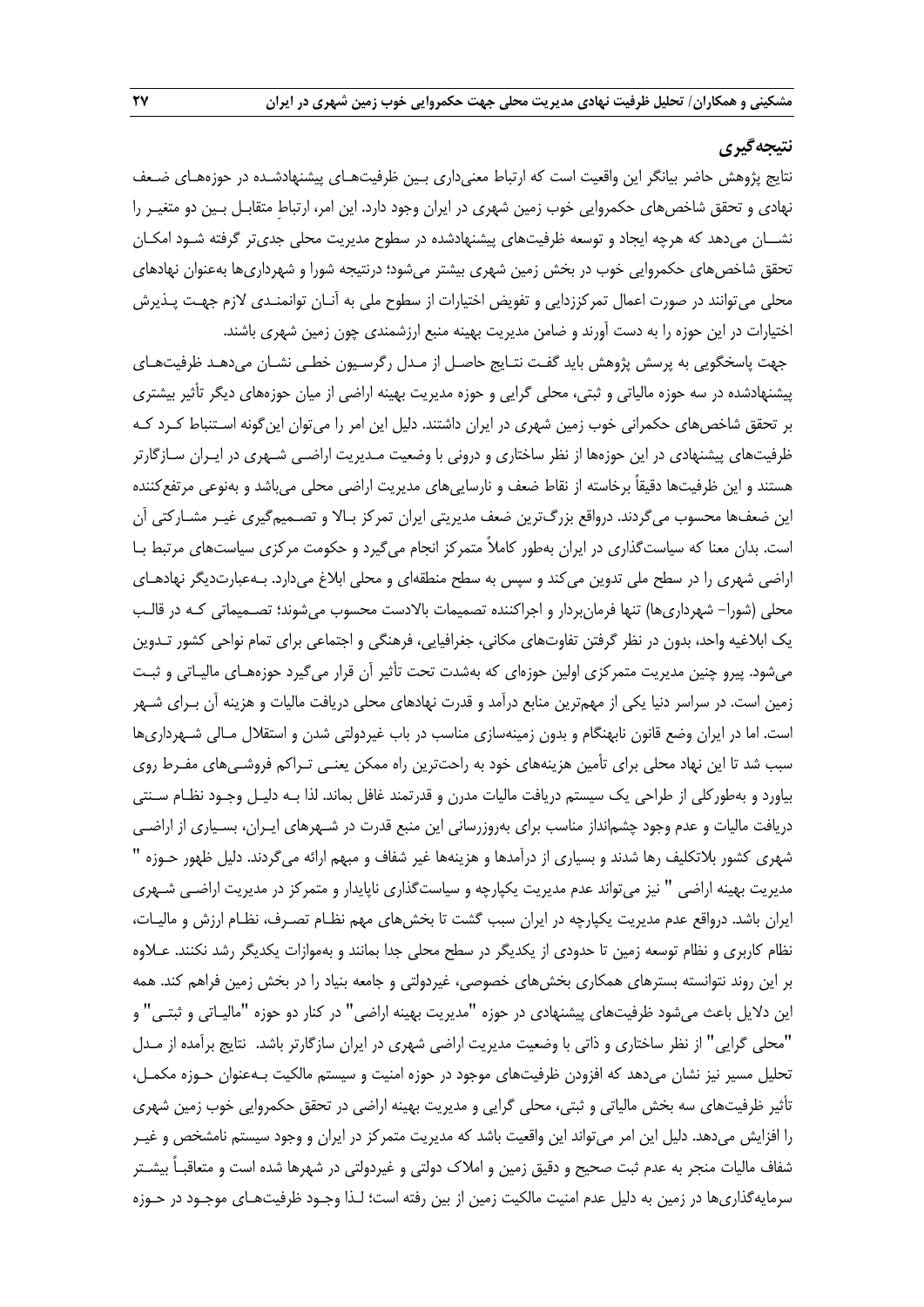امنیت و سیستم مالکیت اراضی شهری در کنار ظرفیتهای دیگر میتواند این عدم امنیـت را کـاهش دهـد و منجـر بـه حضور بخشهای خصوصی و غیردولتی در مدیریت محلی زمین شود و بهبیاندیگر ضامنی برای مدیریت بهینـه و پایـدار زمین گردد. بهطورکلی، این پژوهش بر این باور است جهت ایجاد و توسعه ظرفیتهای نهادی در سطح مدیریت محلی و مرتفع ساختن ضعفهای حوزه مالیاتی و ثبتی، ظرفیتِ " ایجاد یا تقویت پایگاه دادههای جغرافیایی جهت اجرا یا تکمیـل سیستم کاداستر" و برای رفع حوزههای محلی گرایی، ظرفیت"بازنگری مقررات و ضـوابط موجـود جهـت بهروزرسـانی و حذف مقررات منسوخ توسط نهادهای محلی" و رفع ضعف حوزه مدیریت بهینه اراضی، ظرفیت "ارتقـای ذخیـره و ثبـت اطالعات زمین شهری در بانکهای اطالعاتی در سطح محلی برای تأمین نیازهای روز و آینده" گـام نخسـت محسـوب میگردد. درنهایت پژوهش حاضر اعتقاد راسخ دارد کـه اسـتقرار حکمروایـی خـوب در مـدیریت زمـین شـهری نیازمنـد زیرساخت تکنولوژیک در سطح نهادهای محلی بوده و این زیرساخت زمینه را برای تمرکززدایی و تفـویض اختیـارات بـه نفع سطوح محلی فراهم میآورد. در حقیقت تمرکززدایی مدیریت محلی را نسبت به مدیریت ملی پاسخگو خواهـد کـرد، این روند خود شفافیت در امور را به وجود میآورد و استقرار این دو عنصر مطمئناً یکپـارچگی را کـه اصـل اول مـدیریت بهینه اراضی است متضمن میگردد.

#### **تقدیر و تشکر**

بنا به اظهار نویسنده مسئول، این مقاله حامی مالی نداشته است.

# **منابع**

- 1( ارران، عباس؛ همایونی، پانته آ؛ ولوجردی، نگار )1395( تبیین نقش حکمروایی خوب شهری در مدیریت خوب زمین، چهارمین کنفرانس ملی پژوهشهای کاربردی در مهندسـی عمـران، معمـاری و مـدیریت شـهری، 7 بهمـن ،1395 دانشـگاه صـنعتی خواجهنصیرالدین طوسی، صص.1-13.
- 2( امیدی، علی )1392( توسعه پایدار و تقویت قانونمند حکومتهایی محلی، فصلنامه تحقیقـات جغرافیـایی، دوره ،28 شـماره ،4 صص.113-136.
- 3( آخوندی، احمد؛ بركپور، ناصر؛ اسدی، ایرج؛ طاهرخانی، حبیب اله، بصیرت، میثم، زندی، گلزار )1386( حاکمیت شهر-منطقـه تهران: چالشها و روندها، فصلنامه هنرهای زیبا، دوره ،12 شماره ،29 صص.5-16.
- 4( بوچانی، محمدحسین )1390( واکاوی موانع ساختاری و سیاسی تغییر نقش شهرداری از سازمانی خدماتی به نهادی خدماتی اجتماعی، مطالعات مدیریت شهری, دوره ۳، شماره ۸، صص.۴۲-۲۷.
- 5( پوراحمد، احمد )1388( بررسی علل عدم تحقق مدیریت یکپارچه شهری در ایران، فصلنامه جغرافیای انسانی، دوره ،1 شـماره ،2 صص. .190-210
- ۶) حمزه لو، سوده و کاظمیان، غلامرضا (۱۳۹۳) ظرفیت سنجی ارتقای نقش شـهرداریها در مـدیریت مسـکن شـهری مطالعـه موردی: شهرداری تهران، مدیریت شهری، دوره ١٣، شماره ٣٧، صص.٢٨٤-٢٧٣.
- 7( خاتمی، سید یحیی و مــوالئی، اصــغر )1391( بررسی رویکردهای مختلـف در کــاربری پایــدار زمــین شــهری، دومـین کنفرانس برنامهریزی و مدیریت محیطزیست، ۲۶ اردیبهشت ۱۳۹۱، دانشگاه تهران، صص.۱۰-۱.
- 8( رفیعیان، مجتبی؛ خدایی، زهرا؛ دادش پور، هاشم )1393( ظرفیتسازی اجتماعات محلی بهمثابـه رویکـردی در توانمندسـازی نهادهای اجتماعی، جامعهشناسی نهادهای اجتماعی، دوره ۱، شماره ۲، صص.۱۶۰–۱۳۳.
- 9( رهنمایی، محمدتقی و کشاورز. مهناز )1389( بررسی الگوی حکمروایی خوب و نقش دولت در مدیریت و اداره امور شـهرها در ایران، دو فصلنامه پژوهشهای بومشناسی شهری، دوره ،1 شماره ،1 صص.32-55.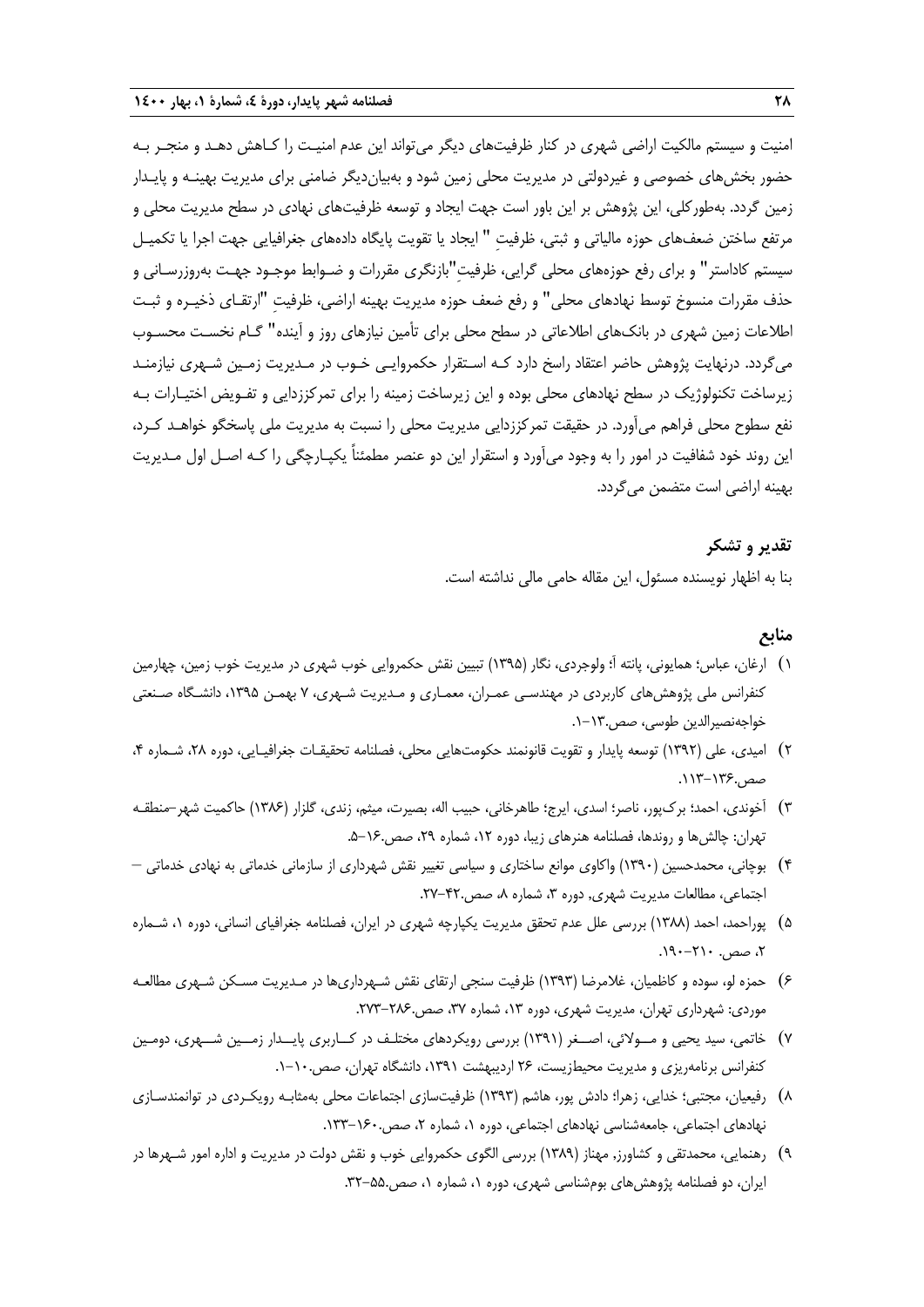- 10 شریفزاده اقدم، ابراهیم؛ شیخی، عبداهلل؛ اجزا شکوهی، محمد )1397( ارزیابی حکمروایی خوب در پایداری محلههای شـهری پیرانشهر، فصلنامه شهر پایدار، دوره ۱، شماره ۳، صص.۱۲۸-۱۰۹.
- 11( شمس پویا، محمدکاظم )1395( از مدیریت زمین تا حکمروایی زمین؛ با نگاهی بر اصول و الزامات حکمروایی شایسته زمـین، دومین کنفرانس بینالمللی تحقیقات در عمران، معماری و شهرسازی و محیطزیست پایـدار، ١٢ آذر ١٣٩۵، موسسـه مـدیران ایده پرداز پایتخت ویرا، صص.1-11.
	- 12( شیعه، اسماعیل )1382( مبانی برنامهریزی شهری، چاپ بیست و چهارم، تهران: انتشارات دانشگاه علم و صنعت.
	- 13( ریاثوند، احمد )1395( کاربرد آمار و نرمافزار spss در تحلیل دادهها، چاپ چهارم، تهران: انتشارات متفکران.
- 14( کالنتری، خلیل )1385( پردازش و تحلیل دادهها در تحقیقات اجتماعی-اقتصادی، چاپ دوم، تهران: انتشارات دانشگاه شریف.
- ۱۵) کاظمیان، غلامرضا؛ فرجی راد، خدر؛ رکن|لدین افتخاری، عبدالرضا؛ پورطاهری، مهدی (۱۳۹۲) رابطه ظرفیت نهادی و توسعه پایدار منطقهای (مطالعه موردی: شهرستانهای بوکان و ارومیه)، فصلنامه جغرافیا، دوره ۱۱، شماره ۳۸، صص.۱۷۳–۱۵۳.
- 16( الله پور، منیژه )1386( حکمروایی شـهری و مـدیریت زمـین شـهری در کشـورهای درحالتوسـعه، دو فصـلنامه جسـتارهای شهرسازی، دوره ۲۰، شماره ۵. صص. ۷۱-۶۰
- 17( مشکینی، ابوالفضل و نورمحمدی، مهدی )1392( تحلیل چالشهای پیش روی مدیریت زمین شهری کشورهای درحالتوسعه، پنجمین کنفرانس برنامهریزی و مدیریت شهری3، اردیبهشت ،1392 دانشگاه فردوسی مشهد، صص.1-27.
- ذ ار مشکینی، ابوالفضل؛ نورمحمدی، مهدی؛ رکنالدین افتخاری، عبدالرضا؛ صرافی، مظفر )1393( الگوی سیاسـتگذاری مداخلـه دولت در مدیریت زمین شهری ایران مطالعه موردی: شهر تهران، فصلنامه برنامهریزی و آمایش فضا )مـدرس علـوم انسـانی(، دوره ۱۹، شماره ۱، صص.۱۸۱-۱۸۱.
- ١٩) مظفری پور، نجمه و سلطانی، سمانه (١٣٩٣) مدیریت کارآمد زمین شهری با نگرش سیستمی به روش انتقال حقـوق توسـعه )TDR )با تکیهبر تجارب جهانی، فصلنامه مطالعات مدیریت شهری، دوره ،6 شماره .20 صص.15-33.
- ۲۰) موحد، علی و عبادی، مریم (۱۳۹۷) نقش شورایاریها در مشارکت مردمی و توسعه محلهای شهر تهران (مطالعه موردی: محله داودیه)، فصلنامه شهر پایدار، دوره ۱، شماره ۳، صص.۱۰۷–۹۵.
- 21( نظری، حمید )1396( چالشهای منابع انسانی در شهرداری تهران، دوماهنامه مطالعات کاربردی در علـوم مـدیریت و توسـعه،  $\lambda$ دوره ۲، شماره ۳، صص.۹۰–۸۱.
- 22( نورمحمدی، مهدی )1393( الگوی سیاستگذاری مداخله دولت در مـدیریت زمـین شـهری ایـران، رسـاله دکتـرا جغرافیـا و برنامهریزی شهری، به راهنمایی ابوالفضل مشکینی، دانشکده علوم انسانی، دانشگاه تربیت مدرس تهران.
- 23) Adams, David. & Watkins, Craig. & White, Michael. (2005) Planning, Public Policy and Property Markets. Edition 1, publisher : Wiley-Blackwell.
- 41) Akhundi, Ahmad. & Berkupour, Nasser. & Asadi, Iraj. & Taherkhani, Habibollah. & Basirat, Meysam. & Zandi, Golzar. (2007) Sovereignty of the city-Tehran region: Challenges and trends, Quarterly Journal of Fine Arts, Vol.12, No.29, pp.16-5. [in Persian].
- 24) Akrofi, Emmanuel. (2013) Assessing customary land administration systems for peri-urban land in Ghana, Doctoral dissertation, Faculty of Engineering & Built Environment, University of Cape Town.
- 25) Antonio, Danilo. (2006) Instituting good governance in the land administration system-the Philippines' perspective, Expert Meeting on Good Governance in Land Tenure and Administration, 25-Sep-2006, Food and Agricultural Organization, Rome, Italy.
- 42) Arghan, Abbas. & Homayouni, Pantea. & Volujardi, Negar. (2016) Explaining the role of good urban governance in good land management, Fourth National Conference on Applied Research in Civil Engineering, Architecture and Urban Management, February 28, 2017, Khajeh Nasir al-Din Tusi University of Technology, pp.1-13. [in Persian].
- 26) Arko-Adjei, Anthony. & de Jong, Jitska. & Zevenbergen, Jaap. & Tuladhar, Arbind. (2010) Customary tenure institutions and good governance, FIG Congress, 11-April-2010, Sydney.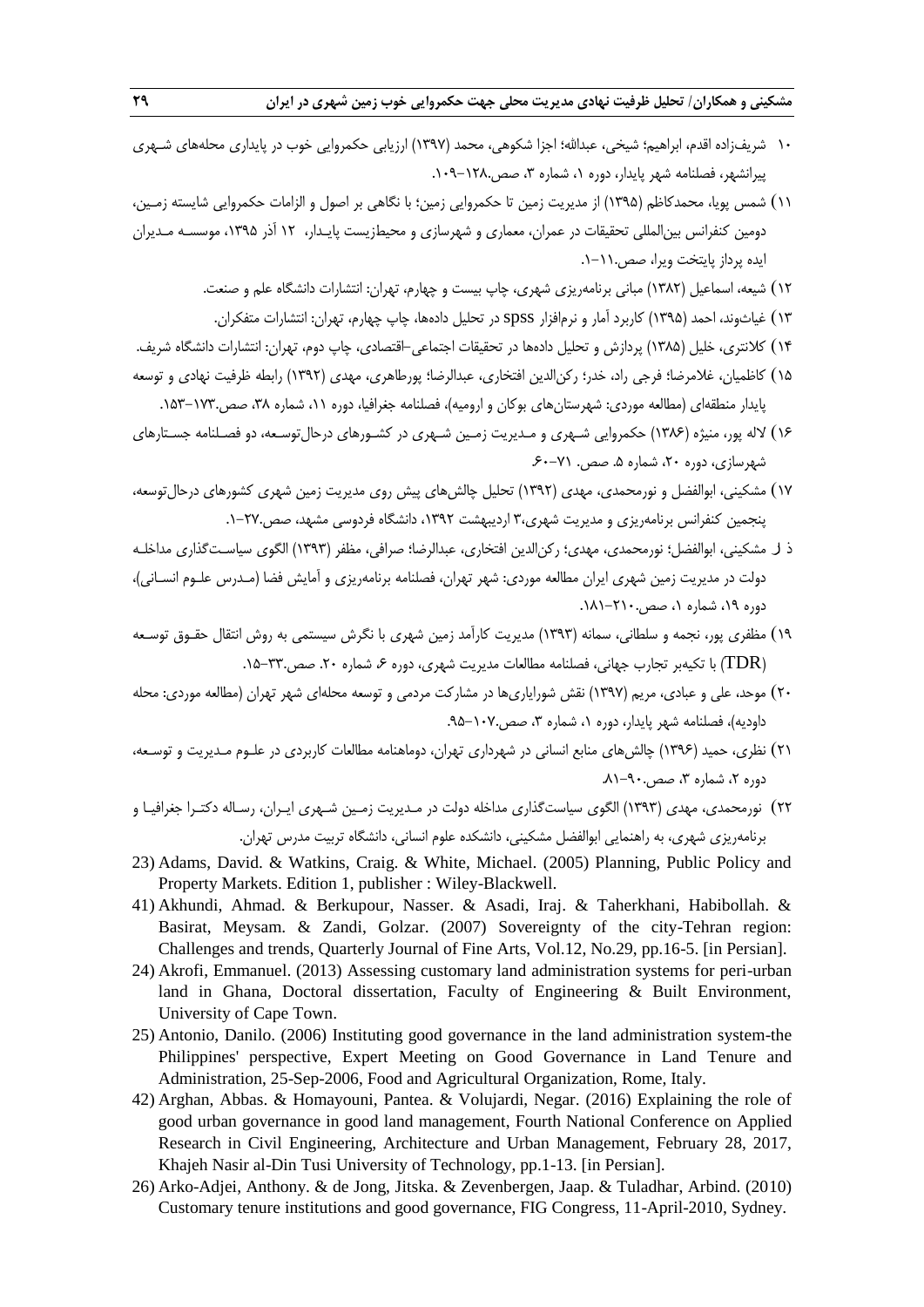- 43) Azadi, Hossein. (2020) Monitoring land governance: Understanding roots and shoots, Journal of Land Use Policy, Vol.94, No.1, pp.104-530. [in Persian].
- 27) Bell, Keith Clifford. (2007) Good governance in land administration, FIG Congress, 13- May-2007, Hong Kong, China.
- 28) Biitir, Samual. & Nara, Baslyd. (2016) The role of Customary Land Secretariats in promoting good local land governance in Ghana, Journal of Land Use Policy, Vol.50, No.5, pp.528-536.
- 29) Biitir, Samuel B. & Baslyd, Nara. & Stephen Ameyaw. (2017) Integrating decentralised land administration systems with traditional land governance institutions in Ghana: Policy and praxis, Journal of Land use policy, Vol.68, No.1, pp.402-414.
- 44) Buchani, Mohammad Hossein. (2011) Analysis of structural and political barriers to changing the role of the municipality from a service organization to a service-social institution. Urban Management Studies, Vol.3, No.8, pp.27-42. [in Persian].
- 30) Burns, Tony. & Chris, Grant. & Kevin, Nettle. & Anne-Marie, Brits. & Kate, Dalrymple. (2007) Land administration reform: indicators of success and future challenges, Agriculture and Rural Development Disscussion paper, 13-Nov-2007, pp.1-227. Washington, D.C.
- 31) Burns, Tony. & Klaus, Deininger. Harris, Selod. & Kate, Dalrymple. (2010) Implementing the land governance assessment framework, FIG Conference, 11Apr-2010, Sydney, Australia.
- 32) Deininger, Klaus. & Thea, Hilhorst. & Vera, Songwe. (2014) Identifying and addressing land governance constraints to support intensification and land market operation: evidence from African countries, Journal of Food Policy, Vol.48, No.9, pp.76–87.
- 33) Enemark, Stig. & Rexford, Ahene. (2003) Capacity building in land management-Implementing land policy reforms in Malawi, Survey review, Vol.37, No. 287, pp.20-30.
- 34) Enemark, Stig. & Robin, McLaren. & Christiaan, Lemmen. (2015) Fit-for-purpose land administration guiding principles. Confrencess of Global Land Tool Network (GLTN), 12- Dec-2015, Copenhagen, Denmark.
- 35) Enemark, Stig. & Robin, McLaren. (2017) Land Administration Developing Country Specific Strategies for Implementation, World Bank Conference on Land and Poverty, 20- Mar-2017, pp.1-18. Washington, D.C.
- 36) Enemark. Stig. & Ian, Williamson. (2004) Capacity building in land administration–A conceptual approach. Survey review, Vol.37, No.294, pp.639-650.
- 37) Ghiasvand, Ahmad. (2016) Application of statistics and SPSS software in data analysis, fourth edition, Tehran: Metfekran Publications.
- 38) Grover, Richard. & Christine Grover. (2011) Modelling indicators of land governance, FIG Working Week, 18-May-2011, Marrakech, Morocco.
- 39) Hamza Lu, Soodeh. & Kazemian, Gholamreza. (2014) Capacity assessment of promoting the role of municipalities in urban housing management Case study: Tehran Municipality, Urban Management, Volume 13, Number 37, pp. 273-286.
- 40) Kalantari, Khalil. (2006) Data Processing and Analysis in Socio-Economic Research, Second Edition, Tehran: Sharif University Press. [in Persian].
- 41) Kazemian, Gholamreza. & Faraji Rad, Khedr. & Rokanuddin, Eftekhari, Abdul Reza. & Portaheri, Mehdi. (2013) The Relationship between Institutional Capacity and Sustainable Regional Development (Case Study: Buchan and Urmia Cities), Geography Quarterly, Vol.11, No.38, pp.153-173. [in Persian].
- 42) Khatami, Yahya. & Molaii, Mehdi. (2012) Investigating different approaches in sustainable urban land use, Second Conference on Environmental Planning and Management, December 2012, Tehran - University of Tehran, Faculty of Environment. [in Persian].
- 43) Klimach, Anna. & Agnieszka, Dawidowicz. & Ryszard, Źróbek. (2018) The Polish land administration system supporting good governance, Journal of Land Use Policy, Vol.79,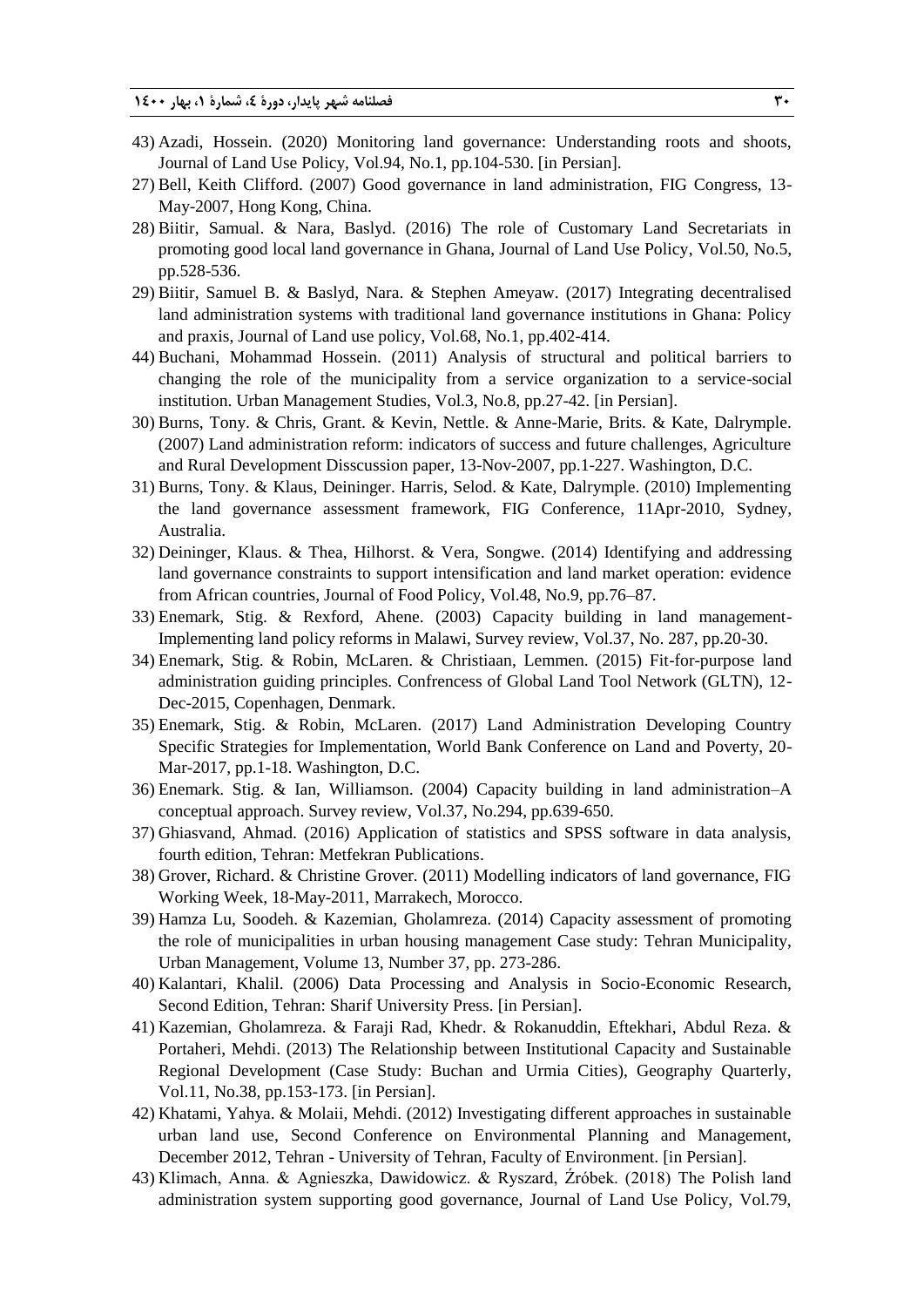No.12, pp.547-555.

- 44) Lalehpour, Manijeh. (2007) Urban Governance and Urban Land Management in Developing Countries, Bi-Quarterly Journal of Urban Studies, Vol.20, No.5, pp.60-71.
- 45) Landeta, Jon. (2006) Current validity of the Delphi method in social sciences, Journal of technological forecasting and social change, Vol.73, No.5, pp.467-482.
- 46) Leidel, Marco. & Steffen, Niemann. & Nina, Hagemann. (2012) Capacity development as a key factor for integrated water resources management (IWRM): improving water management in the Western Bug River Basin, Ukraine, Journal of Environmental earth sciences, Vol.65, No.5, pp.1415-1426.
- 47) Magel, Holger. & Babette, Wehrmann. (2001) Applying good governance to urban land management–why and how, confrences of the FIG XXII International, 19-April-2001, Washington, DC, pp.310-316.
- 48) Mansberger, R. & Navratil, G. & Muggenhuber, G. & Twaroch, C. (2012) Is good governance in land administration measurable and comparable?, Journal of Land Management, Food and Environment, Vol.63, No.1, pp.27-34.
- 49) Meshkini, Abolfazl. & Noor Mohammadi, Mehdi. & Rokn al-Din, Eftekhari. & Abdul Reza, Mozafar. (2014) Policy Intervention Model of Government Intervention in Iran Urban Land Management Case Study: Tehran, Quarterly Journal of Spatial Planning and Planning (Teacher of Humanities), Vol.19, No.1, pp.210-181. [in Persian].
- 50) Meshkini, Abolfazl. & Noor Mohammadi, Mehdi. (2013) Analysis of Challenges Facing Urban Land Management in Developing Countries, Fifth Conference on Urban Planning and Management, May 2, 2013, Ferdowsi University of Mashhad, pp.1-27. [in Persian].
- 51) Movahed, Ali. & Ebadi, Maryam. (2015) The role of councils in public participation and development of neighborhoods in Tehran (Case study: Davoodieh neighborhood), Shahrpaydar Quarterly, Vol.1, No.3, pp.95-107. [in Persian].
- 52) Mozaffaripour, Najmeh. & Soltani, Samaneh. (2014) Efficient urban land management with a systemic approach to development rights transfer (TDR) based on global experiences, Quarterly Journal of Urban Management Studies, Vol.6, No.20, pp.33-35. [in Persian].
- 53) Nazari, Hamid. (2017) Challenges of Human Resources in Tehran Municipality, Bimonthly of Applied Studies in Management and Development Sciences, Vol.2, No.3, pp.81-90. [in Persian].
- 54) Niguse, Woreda. (2017) Decentralized Good Governance in Rural Land Administration: The Case of Hawzen Woreda, International Journal of Engineering Development and Research, Vol.5, No.2, pp.131-142.
- 55) Nour Mohammadi, Mehdi. (2014) The Model of Government Intervention Policy in Urban Land Management of Iran, PhD Thesis in Geography and Urban Planning, under the guidance of Abolfazl Meshkini, Faculty of Humanities, Tarbiat Modares University, Tehran.
- 56) Omidi, Ali. (2013) Sustainable Development and Legislative Strengthening of Local Governments, Geographical Research Quarterly, Vol.28, No.4, pp.136-113. [in Persian].
- 57) Palmer, David. & Fricska, Szilard. & Wehrmann, Babette. (2009) Towards Improved Land Governance, Land Tenure Working, Food and Agriculture Organization of The United Nations, 2-Sep-2009, 11.155.
- 58) Pourahmad, Ahmad. (2009) Investigating the causes of non-realization of integrated urban management in Iran, Human Geography Quarterly, Vol.1, No.2, pp.190-210. [in Persian].
- 59) Powell, C. (2003) The Delphi technique: myths and realities, Journal of Leading Global Nursing Reesearch, Vol,41, No.4, pp.376-382.
- 60) Rafieian, Mojtaba. & God, Zahra. & Dadeshpour, Hashem. (2014) Capacity Building of Local Communities as an Approach in Empowering Social Institutions, Sociology of Social Institutions, Vol.1, No.2, pp.133-160. [in Persian].
- 61) Rahnamaei, Mohammad Taghi. & Keshavarz, Mahnaz. (2010). Investigating the model of